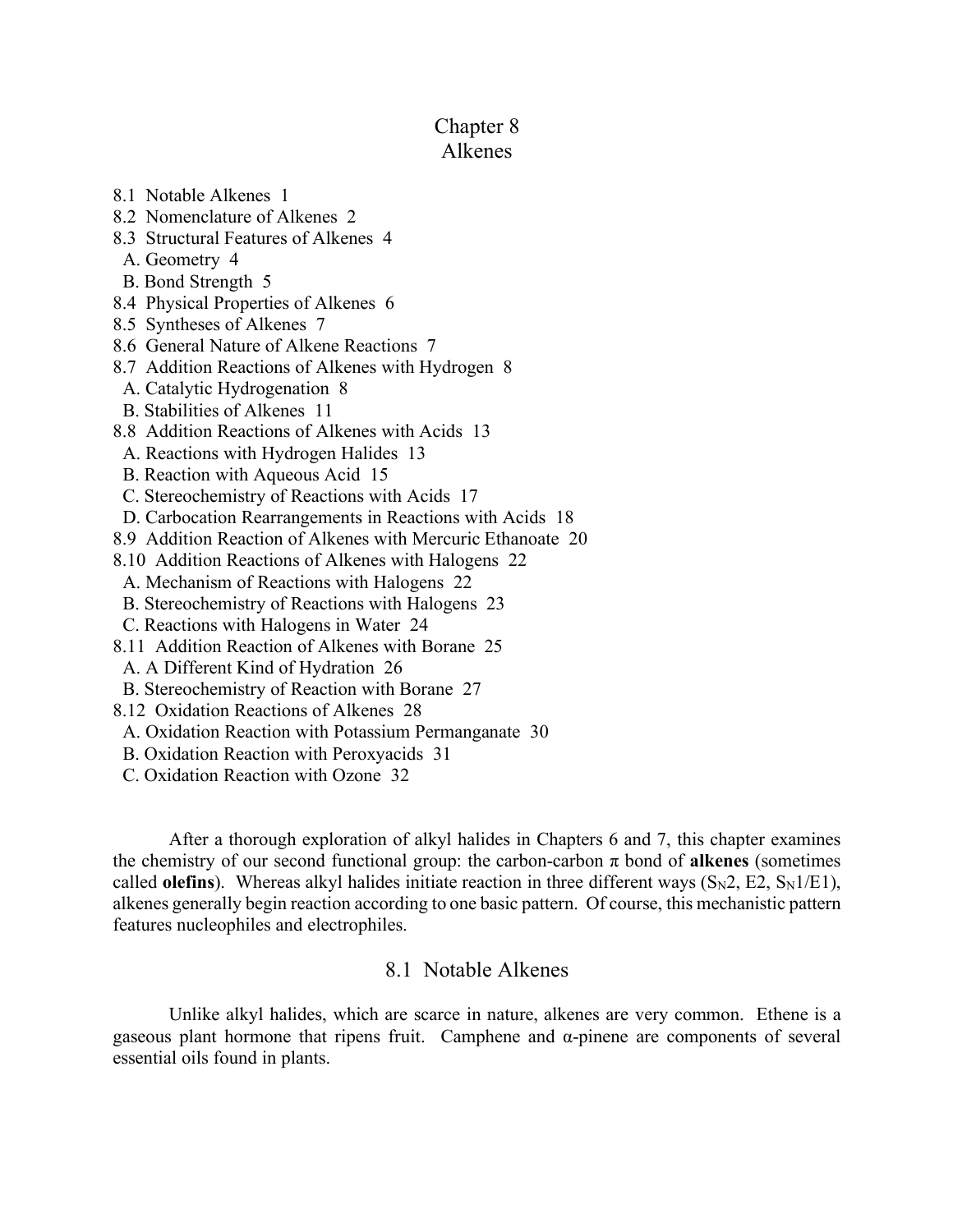

Natural rubber features thousands of double bonds in a macromolecule. Silk moths and house flies use (4*Z*,6*E*)-4,6-heptadecadiene and (*Z*)-9-tricosene, respectively, as sex attractants. Several vitamins, including vitamin A, feature an alkene functional group. Linoleic acid is one of the socalled unsaturated fatty acids that compose unsaturated fats. Alkene steroids include the notorious cholesterol.

8.2 Nomenclature of Alkenes

In the IUPAC system the name of an alkene is derived from the corresponding alkane, with the *-ane* suffix becoming *-ene*. For example:

| $CH_2=CH_2$          | $1 \t2 \t3 \t4$<br>$CH2=CHCH2CH3$ | 5 4 3 2 1<br>ClCH <sub>2</sub> CH <sub>2</sub> CH=CHCH3 |
|----------------------|-----------------------------------|---------------------------------------------------------|
| ethene<br>(ethylene) | 1-butene                          | 5-chloro-2-pentene<br>(not 1-chloro-3-pentene)          |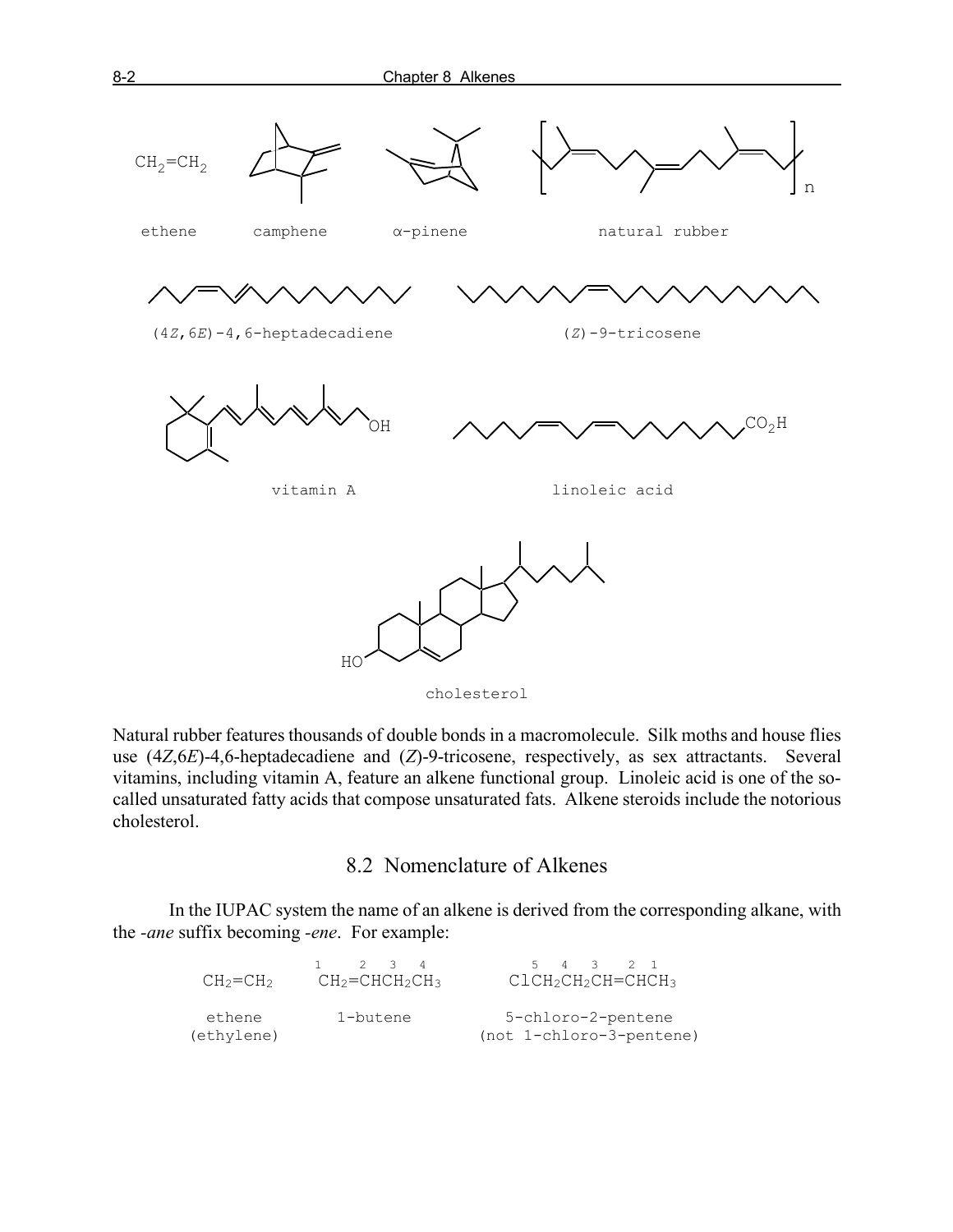

4-methylcyclohexene (not 1-methyl-3-cyclohexene)

If necessary, a number is used to designate the *first* of the two doubly bonded carbons, as in 1 butene above. The longest chain or ring containing the double bond is normally numbered to give the lower possible number to the double bond, as in 5-chloro-2-pentene and 4-methylcyclohexene above. Yet, a functional group of higher priority than an alkene, such as an alcohol or carbonyl, demands priority in numbering:

| $1 \t2 \t3 \t4$<br>$HOCH_2CH_2CH=CH_2$ | 4 3 2 1<br>$CH_2=CHCH_2CO_2H$ |                                              |
|----------------------------------------|-------------------------------|----------------------------------------------|
| 3-buten-1-ol<br>(not 1-buten-4-ol)     | 3-butenoic acid               | 3-cyclohexenol<br>(not 4-hydroxycyclohexene) |

Dienes and trienes have two and three carbon-carbon double bonds, respectively:

| $CH2=CHCH=CH2$ | $CH_3CH=CHCH=CHCH=CH_2$ |
|----------------|-------------------------|
| 1,3-butadiene  | 1,3,5-heptatriene       |

Common names are sometimes used for common alkenyl groups:

| $CH2=$               | $CH2=CH-$                      | $CH2=CHCH2$ -                         |
|----------------------|--------------------------------|---------------------------------------|
| methylene            | vinyl<br>ethenyl               | allyl<br>2-propenyl                   |
| $H_2C=\langle$       | $CH2=CHCl$                     | $CH2=CHCH2OH$                         |
| methylenecyclohexane | vinyl chloride<br>chloroethene | allyl alcohol<br>$2$ -propen- $1$ -ol |

The nomenclature of *E* and *Z* (i.e., trans and cis) alkene stereoisomers was discussed in Section 3.5.

Puzzle  $8.1$  —

Give IUPAC names to the following molecules:

 $H\setminus$  /H<br>C=C (a)  $C=C$  (b)  $HOCH_2CH=CH_2$  (c)  $CH_2=CHCH_2CH=CH_2$  $CH_3CH_2$   $\rightarrow$  H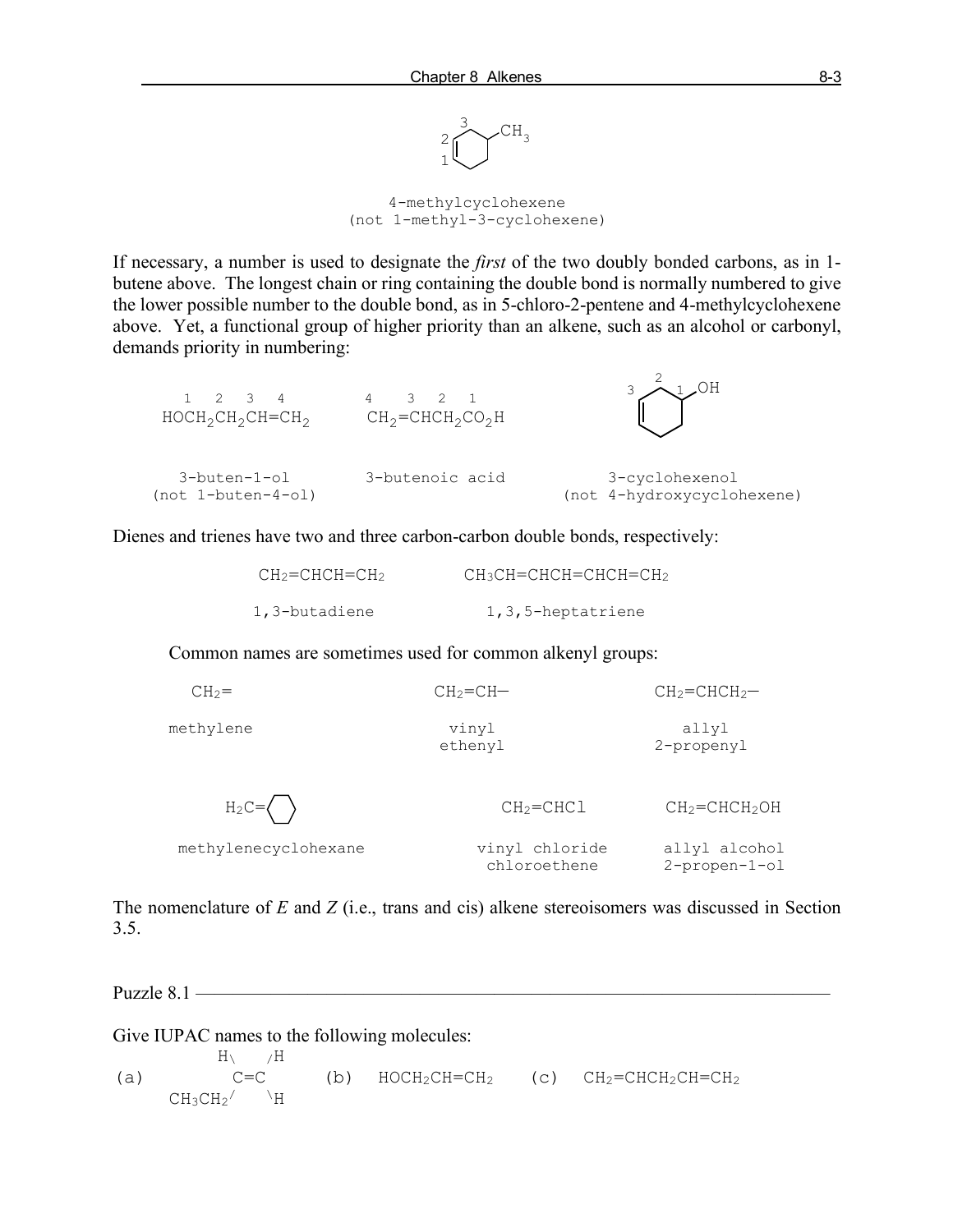

#### 8.3 Structural Features of Alkenes

Before exploring the physical and chemical properties of alkenes, we should examine the molecular structure that determines those properties.

#### 8.3A Geometry

A normal double bond comprises one  $\sigma$  and one  $\pi$  bond (Section 1.2C), and the carboncarbon double bond of an alkene is no exception. Its  $\sigma$  bond arises from the head-on overlap of two orbitals, and its  $\pi$  bond results from the sideways overlap of parallel *p* orbitals:





Three repelling electron pairs (i.e., three  $\sigma$  bonds) surround each doubly bonded carbon. So both carbons are hybridized approximately  $sp^2$ , and the bond angles at these carbons are about 120 $\degree$  (the non-equivalence of repelling electron pairs slightly distorts the hybridization and bond angles). The doubly bonded carbons and their five  $\sigma$  bonds lie in a single plane. Perpendicular to this plane are the two unhybridized, parallel  $p$  orbitals, overlapping in the  $\pi$  bond.

The double bond between the carbons is shorter than a single bond between two carbons:

 $H_2C=CH_2$   $H_3C-CH_3$  134 pm 154 pm C,C bond lengths

In contrast to the two orbitals overlapping in a single bond, four overlapping orbitals shorten the double bond (Section 1.7A).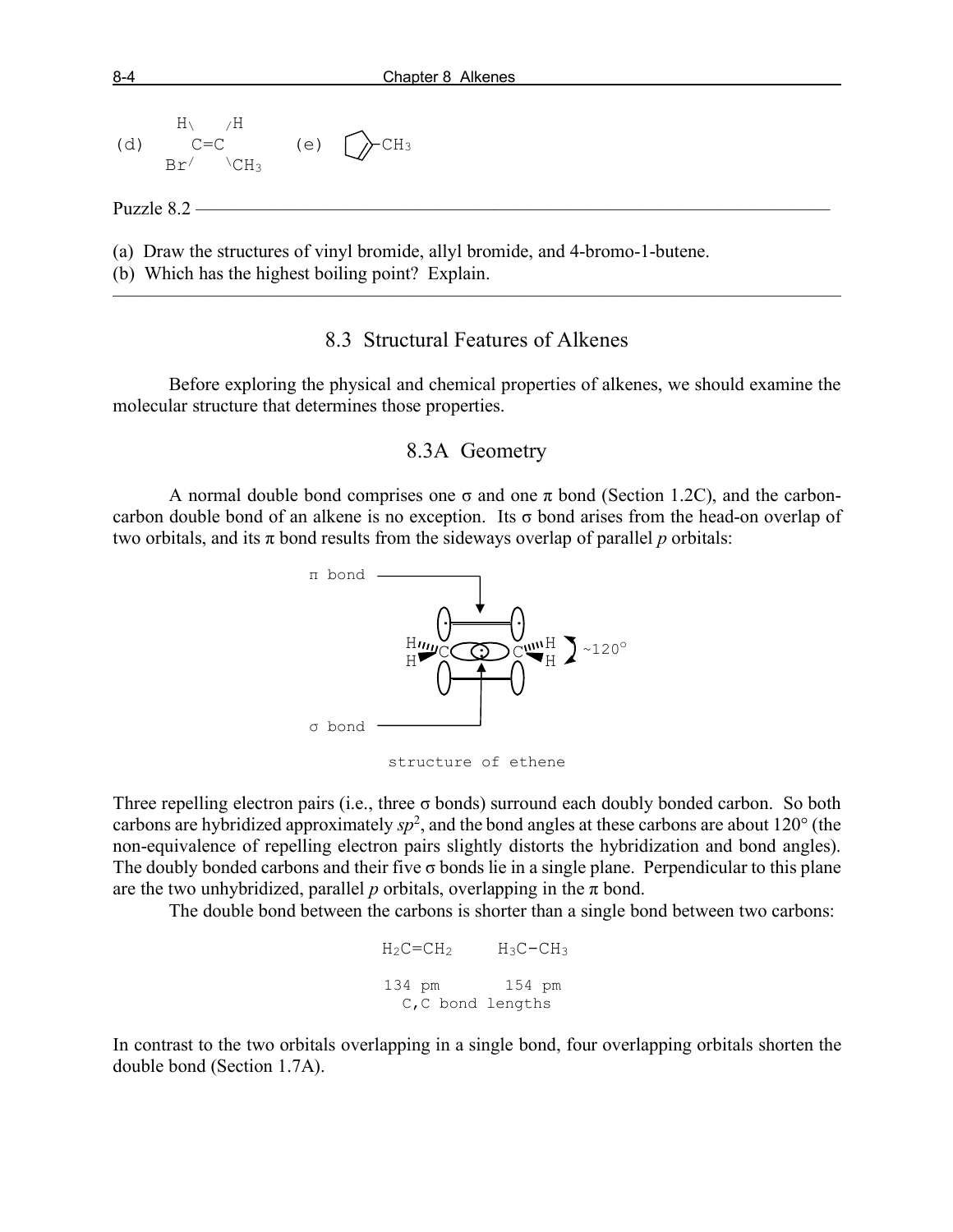Puzzle 8.3 ——————————————————————————————————

Which should be longer, the C-H bond of ethene or the C-H bond of ethane? Explain. Hint: see Section 1.7A.

Puzzle 8.4 ——————————————————————————————————

Resonance involving two double bonds stabilizes (4*Z*,6*E*)-4,6-heptadecadiene, the sex attractant for the silk moth (Section 8.1).

(a) Draw a minor resonance form for this molecule.

(b) Compare the lengths of the C(4)-C(5) bond in this molecule and the carbon-carbon bond in ethene. Explain.

(c) Compare the lengths of the  $C(5)$ - $C(6)$  bond in this molecule and the carbon-carbon bond in ethane. Explain.

———————————————————————————————————————

#### 8.3B Bond Strength

A carbon-carbon double bond is not only shorter than the analogous single bond but also stronger. The bond strength of the double bond in ethene is 682 kJ/mol, whereas that of the carboncarbon single bond in ethane is 368 kJ/mol. The stronger double bond naturally results from two bonds with four electrons binding the carbon atoms more strongly than does one bond with two electrons.

Which bond in the double bond is stronger, the  $\sigma$  or  $\pi$  bond? We can estimate the bond strength of the  $\sigma$  bond to be about 368 kJ/mol, as it is in ethane. This leaves 682 - 368 = 314 kJ/mol as the approximate bond strength of the  $\pi$  bond in the double bond. Thus, the  $\pi$  bond is weaker than a σ bond in the same double bond. Evidently, the sideways overlap of the parallel *p* orbitals of the  $\pi$  bond is not as great as the head-on overlap of the  $sp^2$  orbitals. This relative weakness of the  $\pi$  bond contributes to its serving as a reactive functional group.

Can alkenes readily rotate around their double bond, as alkanes rotate around their single bonds? To do so the *p* orbitals on the carbons must rotate from their parallel orientation with maximum overlap to a skew orientation with no overlap:



In effect the  $\pi$  bond must be broken to rotate around an alkene double bond. This requires about 314 kJ/mol, the bond strength of the  $\pi$  bond. In contrast, rotation around most single bonds demands only 13 kJ/mol (Section 2.6A). Molecules ordinarily have enough kinetic energy to easily rotate around single bonds, but they lack the energy to rotate around double bonds. Consequently, the *E* and *Z* (i.e., trans and cis) forms of an alkene are true, hard-to-interconvert stereoisomers and not easily interconverted conformations (Section 3.5).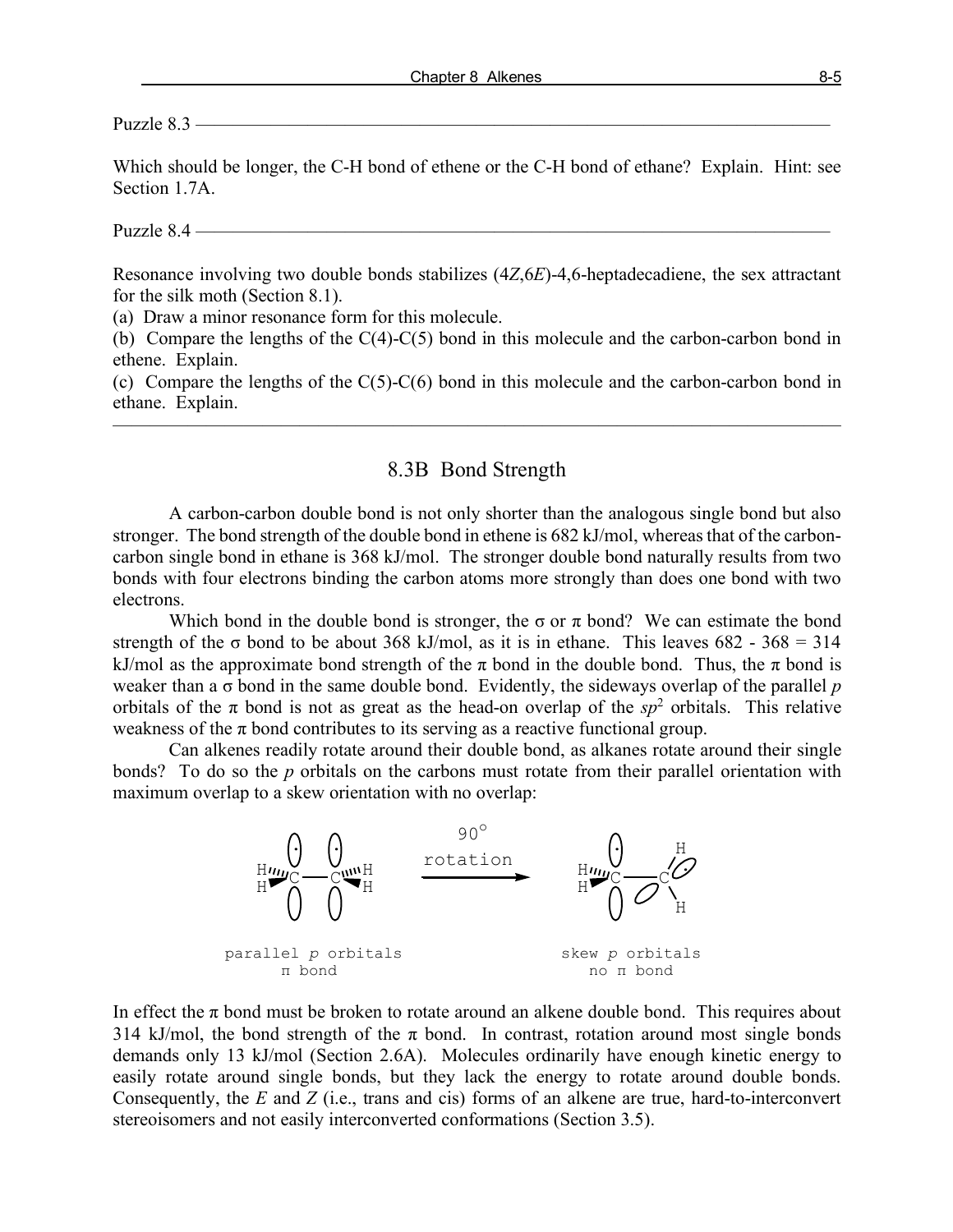Puzzle 8.5 ——————————————————————————————————

Which of the following can exist as *E* and *Z* stereoisomers? (a) 1-butene (b) 2-butene (c) 2-methyl-2-butene (d) cyclopentene

## 8.4 Physical Properties of Alkenes

———————————————————————————————————————

Simple alkenes, without other functional groups, resemble alkanes in having no appreciably polar bonds. (A bond between an  $sp^3$  carbon and the slightly more electronegative  $sp^2$ carbon is only slightly polar.) Consequently, like alkanes simple alkenes are essentially nonpolar molecules.

So, it is not surprising that an alkene has about the same boiling point as its corresponding alkane. For example, (*Z*)-2-butene and butane have boiling points of 4°C and 0°C, respectively. These two nonpolar hydrocarbons have only dispersion forces as intermolecular forces, and their dispersion forces are about equally strong because of similar size.

How should the boiling point of (*E*)-2-butene compare with that of its *Z* stereoisomer? Because the two stereoisomers are diastereomers, not enantiomers, they should have similar but probably not identical boiling points. In fact, the *E* stereoisomer has a boiling point of 1°C, only 3° less than that of its diastereomer.

What is the best kind of solvent for simple alkenes? Their nonpolarity makes them good solutes in nonpolar solvents, such as hexane, and poor solutes in very polar water.

Puzzle 8.6 —————

Which has the higher boiling point, 1-butene or 1-chlorobutane? Explain.

Puzzle 8.7 —

A molecule of fat is a triple ester with three long hydrocarbon chains. A monounsaturated fat has one alkene double bond on one of the hydrocarbon chains. For example:



The saturated (without double bonds) chains prefer an anti staggered conformation (Section 2.6C), which the unsaturated chain cannot adopt because of its *Z* double bond.

(a) Which has a more regular crystal lattice, an unsaturated fat (with at least one *Z* double bond in its chains) or a saturated fat?

(b) Which has a higher melting point, an unsaturated fat or a saturated fat? Assume chains of similar length. Explain.

(c) Would a soft margarine contain fats with more *Z* double bonds than a hard margarine would?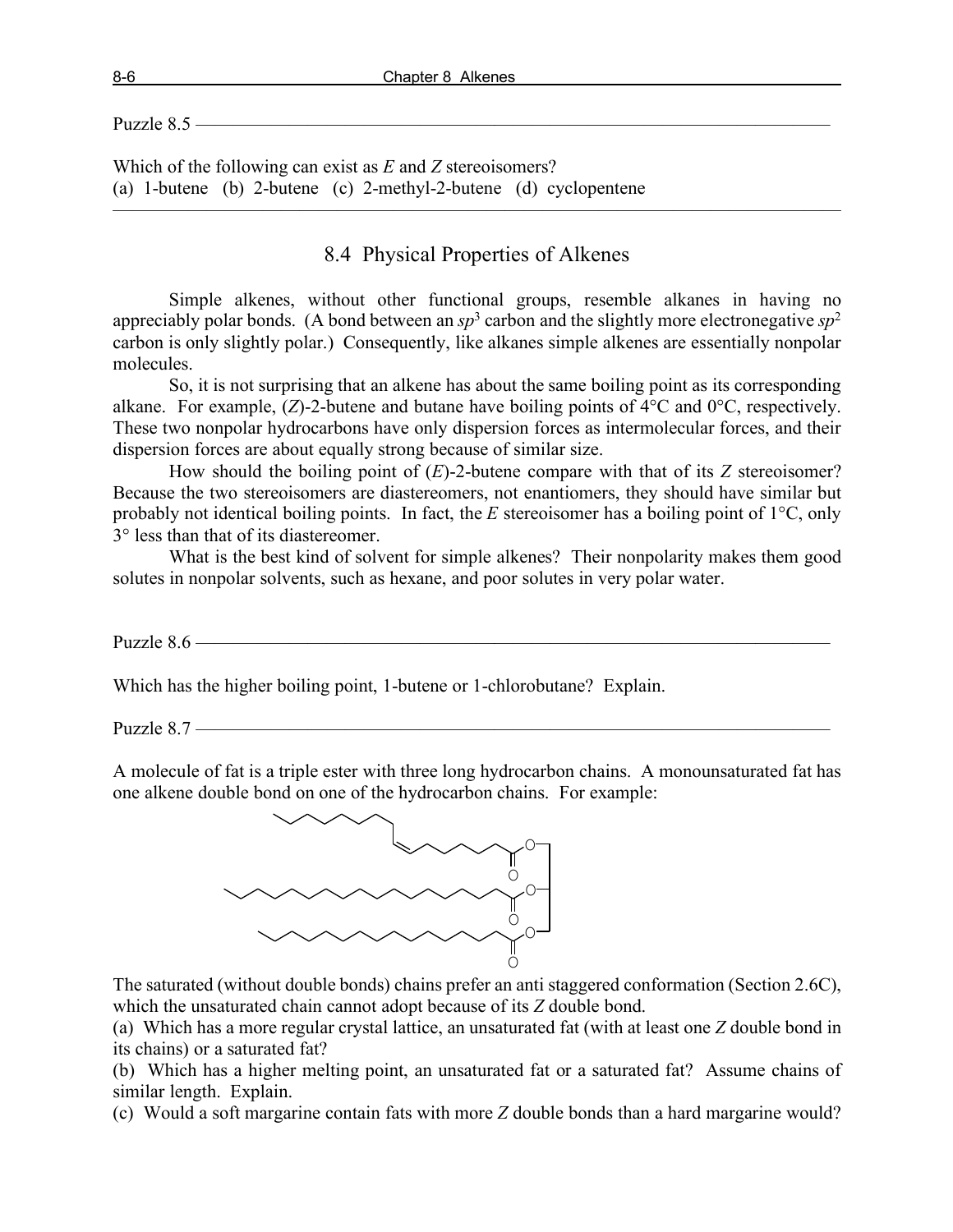Explain.

#### 8.5 Syntheses of Alkenes

———————————————————————————————————————

Alkenes can be synthesized by several methods. One synthesis, already learned in Chapter 7, is the important E2 elimination reaction of an alkyl halide with a strong base:

 X H | | \ / —C-C— + base- ——> C=C + base-H + X- | | / \ strong

Other synthetic methods to be discussed later include hydrogenation reactions of alkynes (Section 9.5E), elimination reactions of alcohols (Section 10.5C), and Wittig reactions (Section 19.6).

Puzzle 8.8 ————

Outline a synthesis of cyclopentene by an elimination reaction.

Puzzle 8.9

How could cholesterol (Section 8.1) be synthesized efficiently from some alkyl halide-alcohol? ———————————————————————————————————————

### 8.6 General Nature of Alkene Reactions

Let us use the principles of nucleophiles and electrophiles to predict how alkenes react. Of course, the first task is to decide whether an alkene is a nucleophile or electrophile. It has four electrons in the relatively concentrated region of its double bond, so it is electron-rich. Also, the electron pair of the  $\pi$  bond protrudes from the doubly bonded carbons (Section 8.3A) and so is accessible to another reactant. Furthermore, the  $\pi$  bond is a weak bond relative to a  $\sigma$  bond (Section 8.3B) and so is relatively easy to break. For these reasons a simple alkene is a nucleophile.

Therefore, we expect alkenes to react with electrophiles, and they do by the following general pattern:

 $\sqrt{2}$  /  $\sqrt{2}$  /  $\sqrt{2}$  /  $\sqrt{2}$  /  $\sqrt{2}$  /  $\sqrt{2}$  /  $\sqrt{2}$  /  $\sqrt{2}$  /  $\sqrt{2}$  /  $\sqrt{2}$  /  $\sqrt{2}$  /  $\sqrt{2}$  /  $\sqrt{2}$  /  $\sqrt{2}$  /  $\sqrt{2}$  /  $\sqrt{2}$  /  $\sqrt{2}$  /  $\sqrt{2}$  /  $\sqrt{2}$  /  $\sqrt{2}$  /  $\sqrt{2}$  /  $\sqrt{2}$  /  $C=C$  + A-B ——> —C-C—<br>
/ A B nucleophile electrophile

This kind of reaction, typical of alkenes, is called **addition** because the alkene adds atoms or groups without losing any. In contrast, substitution reactions, such as  $S_N1$  and  $S_N2$ , both add to a molecule and subtract a leaving group. Elimination reactions (e.g., E1 and E2), by removing atoms or groups without adding any, reverse the stoichiometry of addition reactions.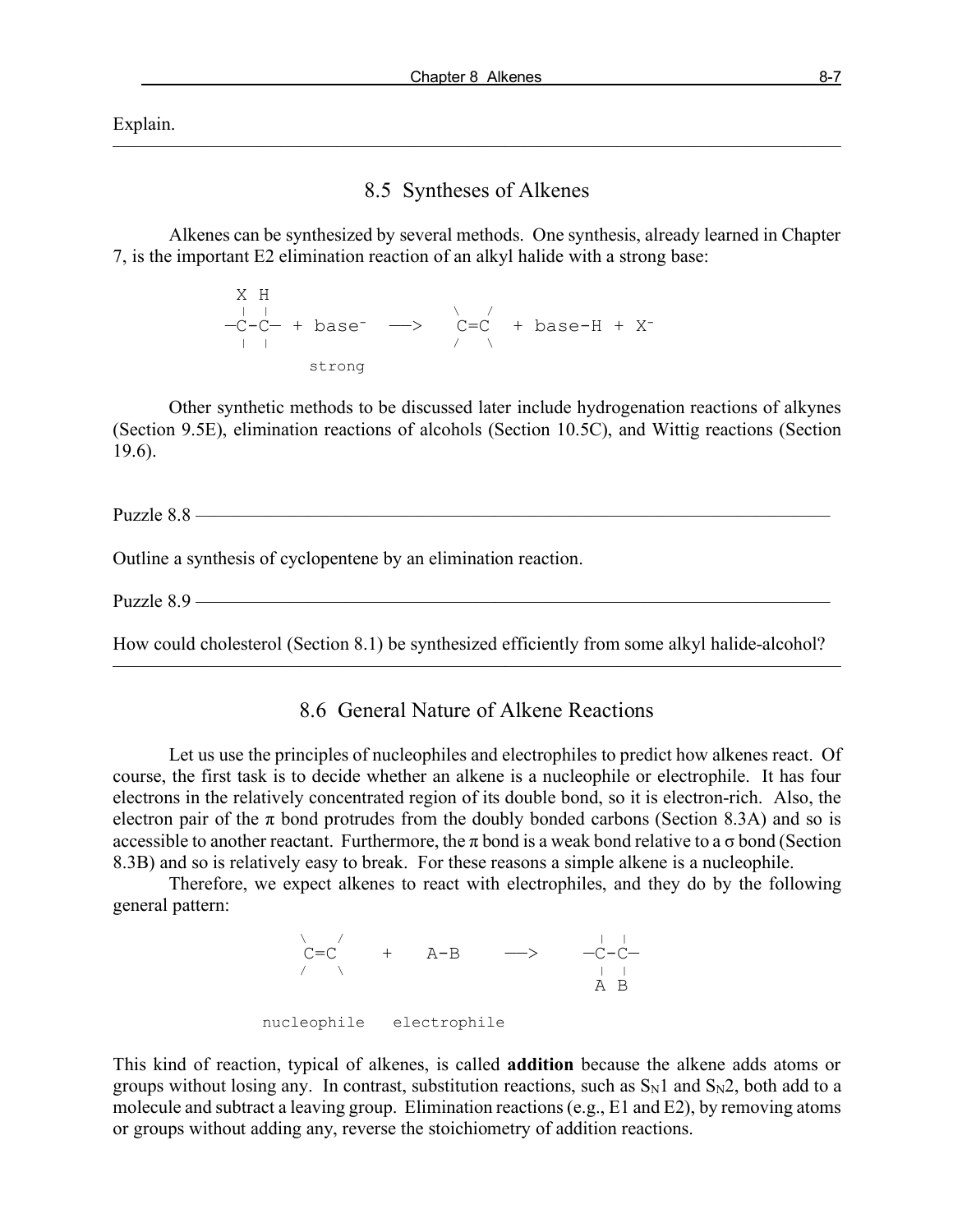How strong of a nucleophile is an alkene? First, consider its basicity. An alkene is a weak base, as we already know from the behavior of its conjugate acid, a carbocation, in the second step of an E1 reaction (Section 7.3):



Even a weak base, such as water, can remove a proton from a carbocation. Therefore, the carbocation is a strong acid, and an alkene, its conjugate base, must be weak.

Softness is the other characteristic of nucleophiles to be considered, especially for weak bases, such as alkenes (Section 4.10). The atoms of a carbon-carbon double bond have no formal nor even partial charges. The lack of charge density makes alkenes soft nucleophiles. Consequently, although alkenes are weak bases, they can react as surprisingly strong nucleophiles with soft electrophiles, such as bromine  $(Br<sub>2</sub>)$  or chlorine  $(Cl<sub>2</sub>)$ , as we will see in Section 8.10A.

Puzzle 8.10 ——

(a) Which is the stronger base, ethene or (*Z*)-2-butene? Hint: this is an unusual puzzle where comparing conjugate acids is easier than comparing the bases. (b) Which alkene is the stronger nucleophile? Explain.

 $\overline{\phantom{a}}$  , and the contract of the contract of  $\overline{\phantom{a}}$ 

#### 8.7 Addition Reactions of Alkenes with Hydrogen

Our first addition reaction is important industrially, for example, in the processing of vegetable oils (Section 14.8A). Also it provides useful information about alkenes' structures.

#### 8.7A Catalytic Hydrogenation

The atoms of molecular hydrogen, H<sub>2</sub>, add to an alkene double bond to make an alkane in a process called **hydrogenation.**



This shows a reduction of the doubly bonded carbons, because they each acquire a bond to a slightly less electronegative hydrogen (Section 8.12). Because alkanes are generally unreactive, this reaction removes any vestige of a functional group from a simple alkene. In contrast, almost all other reactions convert one functional group to another.

Note the presence of a catalyst. Without a metal catalyst the reactants can remain together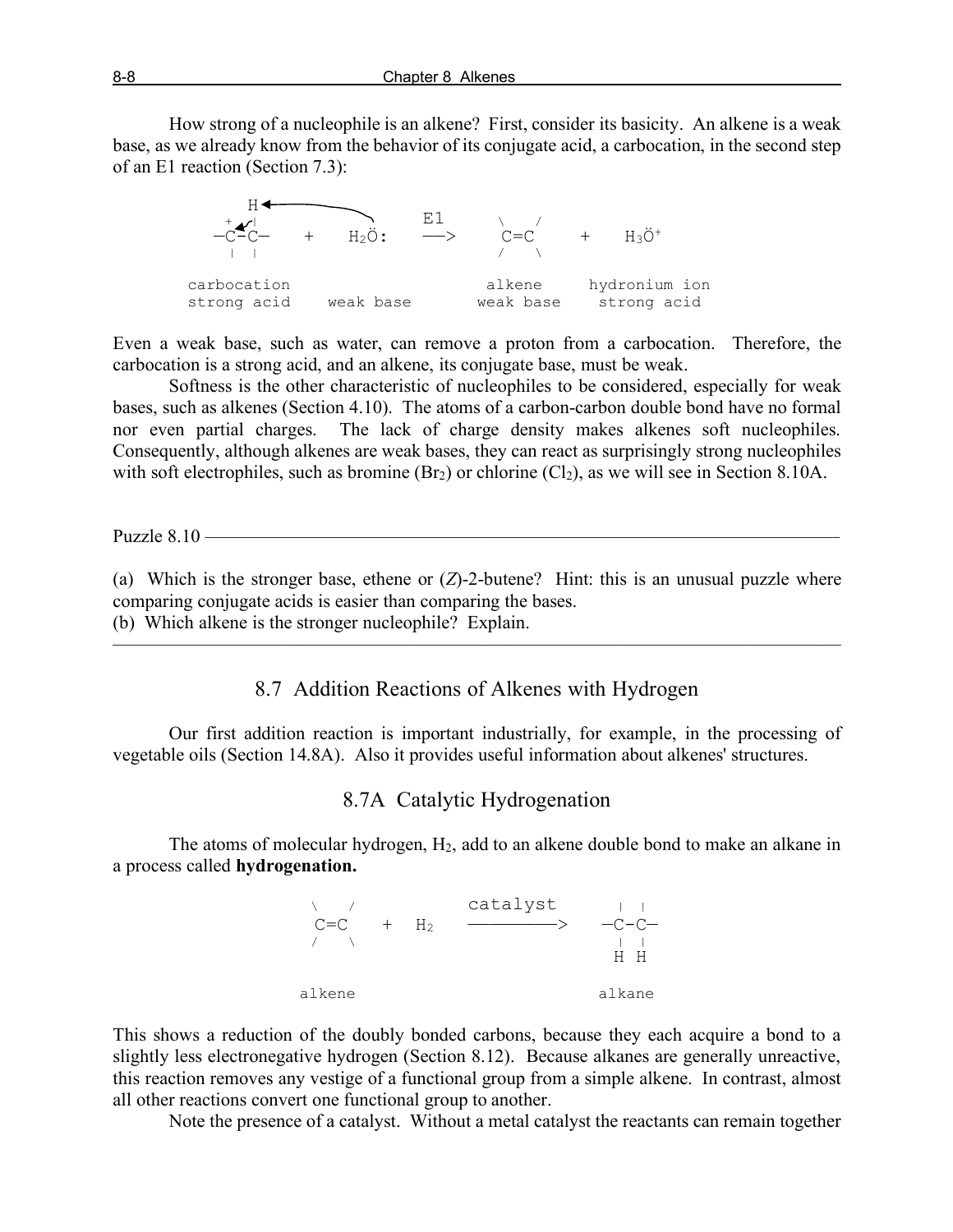unreacted for years. With the catalyst the reaction proceeds well, often at room temperature. Similar to the example in Section 5.4B, the following energy-reaction diagrams shows how the catalyst accelerates the reaction by lowering the activation barrier:



```
energy-reaction diagrams: uncatalyzed and catalyzed hydrogenation reactions
```
With or without a catalyst, the reaction has the same favorable, negative Δ*H°*. This is not surprising because the reaction forms two strong carbon-hydrogen  $\sigma$  bonds at the expense of breaking a strong hydrogen-hydrogen bond and a weaker carbon-carbon  $\pi$  bond (Section 8.3B). Yet, even with a favorable equilibrium, the uncatalyzed reaction has unfavorable kinetics because of its high activation barrier. The catalyst changes the mechanism from a one-step mechanism with a high activation energy to a three-step mechanism with a much smaller activation energy. Note the three transition states and two intermediates, A and B, for the catalyzed reaction.

Two types of catalysis aid hydrogenation of an alkene. The most common type is **heterogeneous,** where the catalyst is insoluble in the solvent for the alkene and hydrogen. The usual heterogeneous catalysts are finely divided metals from the same column of Group VIII of the periodic table: platinum, palladium and nickel. The mechanism of heterogeneous catalysis is not fully understood but is believed to involve steps approximated below:



approximate mechanism for heterogeneous catalysis of alkene hydrogenation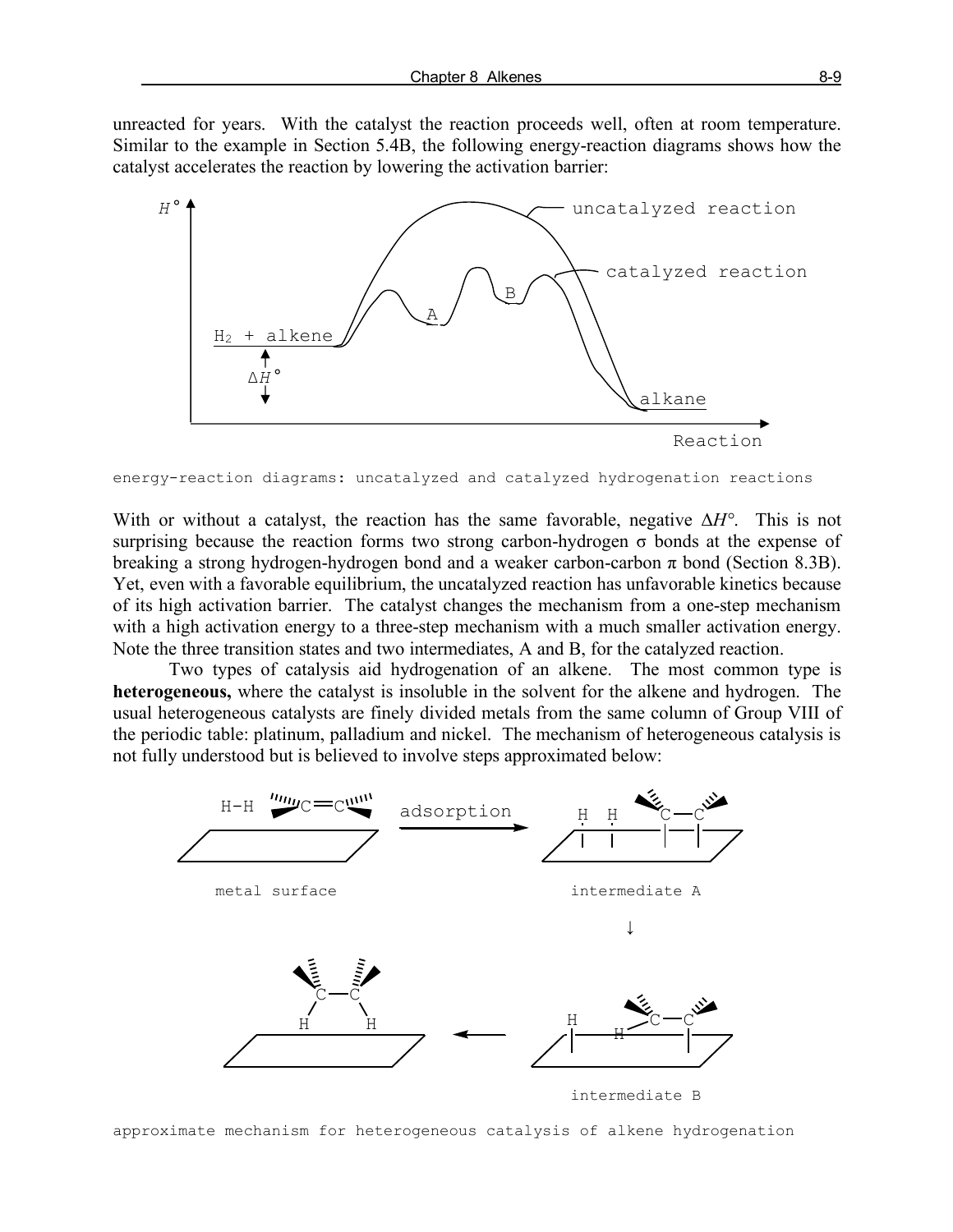Empty orbitals make the metal catalyst an electrophile able to adsorb the hydrogen and nucleophilic alkene to its surface, while breaking (or at least loosening) the reactants' reacting bonds.

Heterogeneous catalysis usually hydrogenate stereoselectively. This can most easily be observed with a cycloalkene:



Both hydrogens add to the same face of the double bond, either above or below the ring. (In either case here the same cis product results.) This is called **syn addition.** Usually little of the trans stereoisomers forms by **anti addition.** (Recall the syn and anti conformations in Section 2.6C.)

The second type of catalysis for hydrogenation is **homogeneous,** by which all reactants, including catalyst, are dissolved in the solvent. Like heterogeneous catalysts a homogeneous, soluble catalyst contains an electrophilic metal, usually a Group VIII transition metal. A common homogeneous catalyst for hydrogenation is chlorotris(triphenylphosphine)rhodium(I),  $CIRh[P(C<sub>6</sub>H<sub>5</sub>)<sub>3</sub>]$ <sub>3</sub>:

$$
\begin{array}{c}\n P (C_6H_5) \, 3 \\
 (C_6H_5) \, 3P-Rh-C1 \\
 \quad \frac{1}{P (C_6H_5) \, 3}\n \end{array}
$$

chlorotris(triphenylphosphine)rhodium(I)

Like heterogeneous catalysis, homogeneous catalysis promotes syn addition.

Puzzle 8.11 —

Complete the following equations:

| (a) $CH_2=CHCH_3 + H_2 \longrightarrow \mathbf{A}$                                   | (b) $CH_2 \longrightarrow H_2 \longrightarrow \mathbf{B}$ |
|--------------------------------------------------------------------------------------|-----------------------------------------------------------|
| (c) $CA + 1$ equivalent $H_2 \longrightarrow CH_3CH_2CH_2CH_2CH_3$ (3 possibilities) |                                                           |
| (d) $CP + 2$ equivalent $H_2 \longrightarrow CH_3CH_2CH_2CH_3$                       | (d) $CP + 2$ equivalent $H_2 \longrightarrow \mathbf{D}$  |

\nPuzzle 8.12

To harden an oily polyunsaturated fat for margarine, the fat is treated with excess hydrogen and nickel. For example: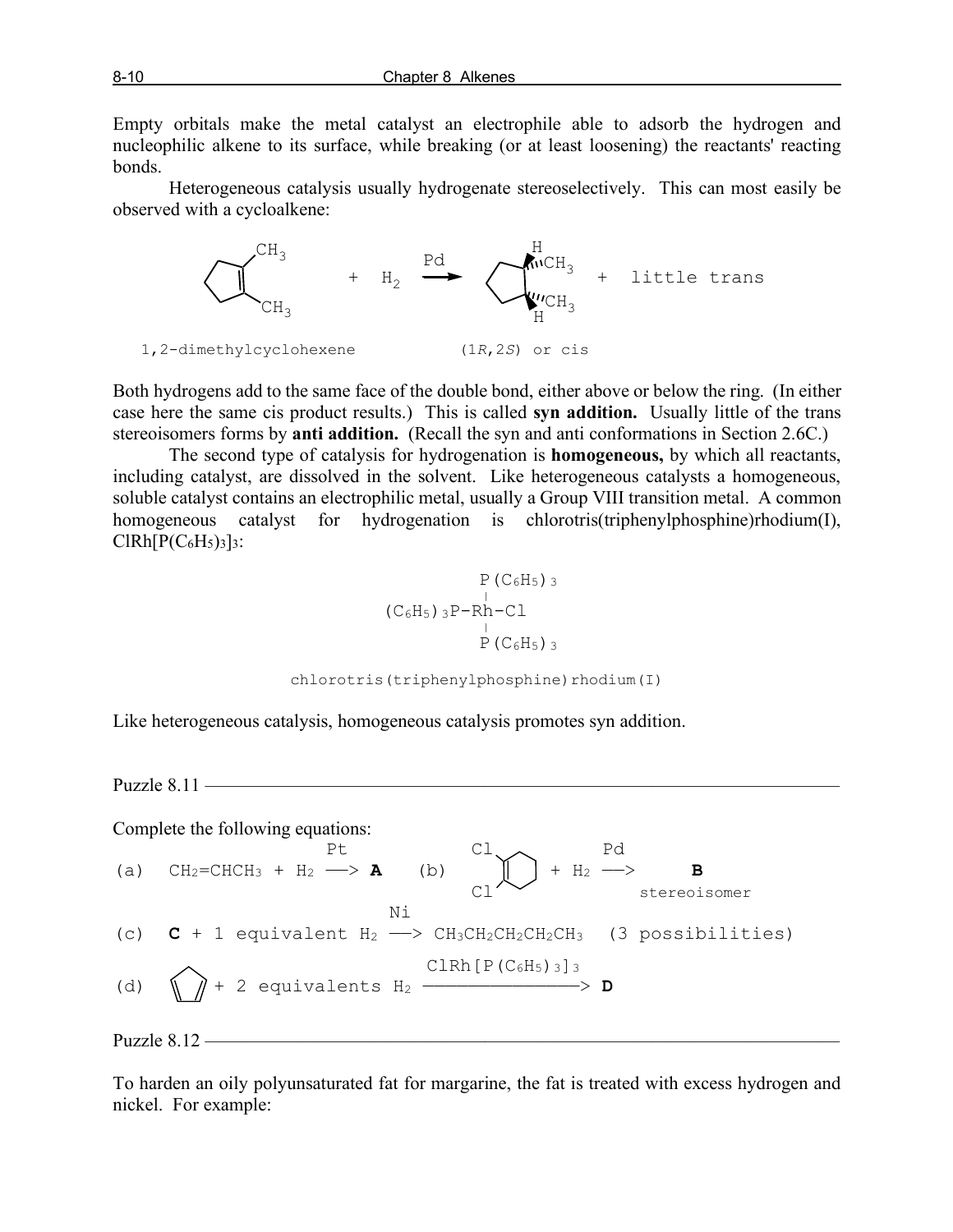

### 8.7B Stabilities of Alkenes

Let us see how hydrogenation can reveal the relative stabilities of alkene stereoisomers and constitutional isomers. First compare the catalytic hydrogenations of the *Z* and *E* stereoisomers of 2-butene:

 $H_3C \leftarrow$  /CH<sub>3</sub> catalyst C=C + H2 ————————> CH3CH2CH2CH3 Δ*H°* = -119 kJ/mol  $H/$   $\lambda$   $\lambda$ (*Z*)-2-butene butane  $H_3C$  /H catalyst C=C + H2 ————————> CH3CH2CH2CH3 Δ*H°* = -114 kJ/mol  $H/$   $\angle$ CH<sub>3</sub> (*E*)-2-butene butane

Both stereoisomers yield the same alkane product, but the hydrogenation of the *Z* stereoisomer is more exothermic by  $-114 - (-119) = 5$  kJ/mol. This small difference cannot result from different enthalpies of product or hydrogen reactant because these are identical for both reactions. The two stereoisomers themselves must have different enthalpies. Evidently, the *Z* stereoisomer has more enthalpy because it gives off more heat, as illustrated in these partial energy-reaction diagrams (missing activation barriers):



partial energy-reaction diagrams for hydrogenation of three C4H8 alkenes

The *Z* stereoisomer is less stable because its two methyl substituents are on the same side of the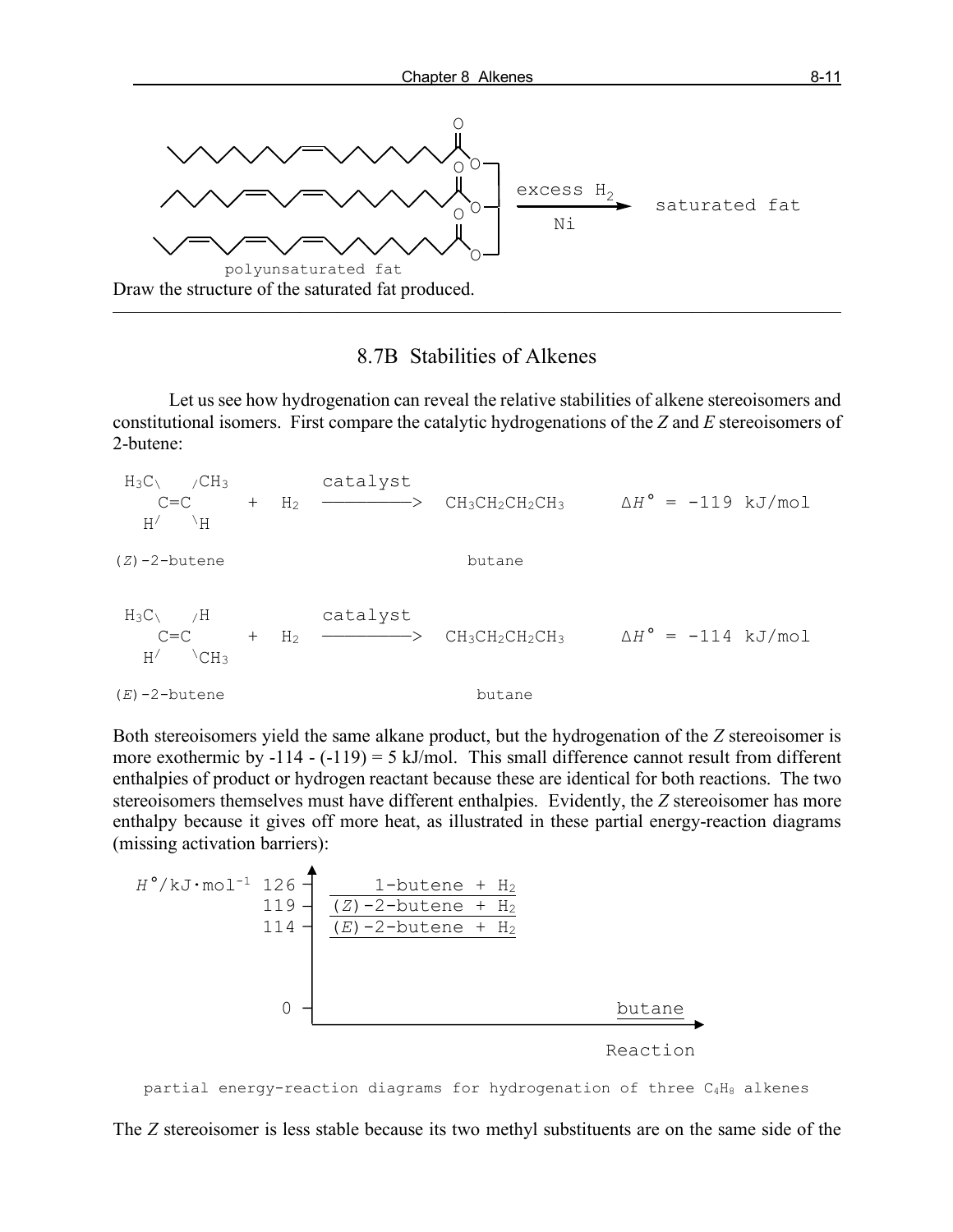

double bond and so slightly repel each other sterically.

In general, an *E* (i.e., trans) stereoisomer of an alkene is more stable than its *Z* (i.e., cis) stereoisomer. Accordingly, in Section 7.6A we found that elimination reactions yield more of the more stable *E* stereoisomers than the *Z* stereoisomers. Generally, *molecules that react less readily are more readily produced.*

The above energy reaction diagrams suggest another energy relationship. The hydrogenation of 1-butene yields 126 kJ/mol) of heat:

| $CH_3CH_2CH=CH_2 + H_2$ | $CH_3CH_2CH_2CH_3$                                                  | $\Delta H^{\circ} = -126$ kJ/mol |
|-------------------------|---------------------------------------------------------------------|----------------------------------|
| 1-butene butane         | $1 \text{ R}$ substitute to the total number of times in the image. |                                  |

Because it gives off more heat in yielding the same butane product, 1-butene must be less stable than either the *Z* or *E* 2-butene stereoisomer. The structural factor responsible for this difference is the number of alkyl groups substituted on the alkene double bond. Alkyl substituents stabilize the double bond, and the size of the alkyl substituent does not matter. A methyl group stabilizes as much as an ethyl group. With only one alkyl (ethyl) substituent, 1-butene is less stabilized than either of the 2-butene stereoisomers, each of which has two alkyl (methyl) substituents.

This phenomenon was also observed in Section 7.4, where we found that elimination reactions produce more of the alkene constitutional isomer substituted with more alkyl groups. This stabilization by alkyl groups can be explained by hyperconjugation, similar to the kind that stabilizes carbocations (Section 6.5B):



hyperconjugation of alkyl group stabilizing C=C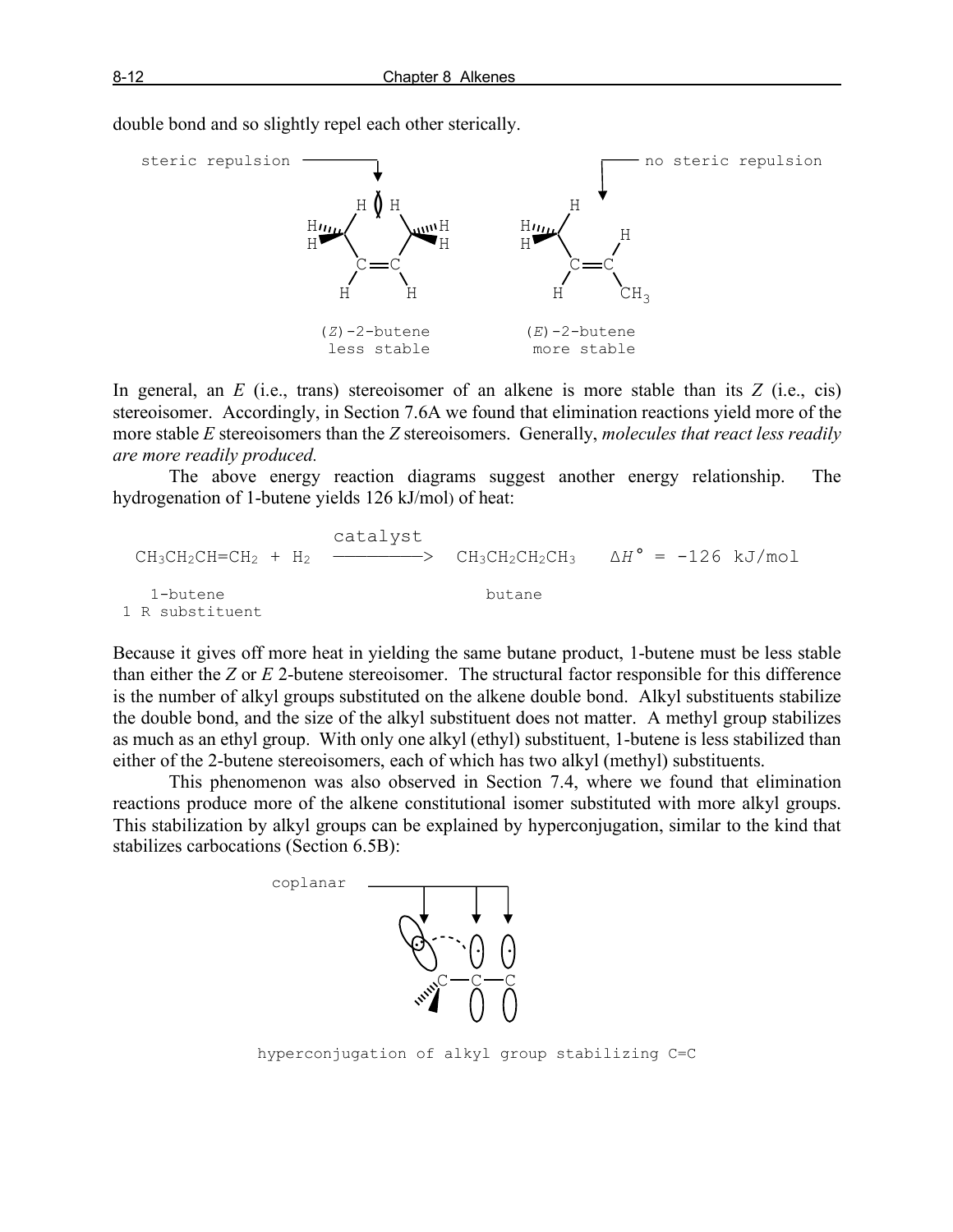

hyperconjugation of alkyl group stabilizing carbocation

In both cases, when a σ bond of the alkyl group is coplanar with a *p* orbital, it acts like a pseudo *p* orbital and stabilizes the adjacent *p* orbital by delocalizing electrons. Hydrogens bonded to the carbon-carbon double bond cannot engage in this hyperconjugation.

To summarize the relative stabilities of alkyl-substituted alkenes:

|  |  |  |  | $R \setminus R$ $R \setminus R$ $R \setminus H$ $R \setminus R$ $R \setminus H$ $H \setminus H$                                                                    |  |  |
|--|--|--|--|--------------------------------------------------------------------------------------------------------------------------------------------------------------------|--|--|
|  |  |  |  | $C=C$ > $C=C$ > $C=C$ > $C=C$ > $C=C$ > $C=C$ > $C=C$                                                                                                              |  |  |
|  |  |  |  | $R/\quad \backslash R \qquad R/\quad \backslash H \qquad H/\quad \backslash R \qquad H/\quad \backslash H \qquad H/\quad \backslash H \qquad H/\quad \backslash H$ |  |  |
|  |  |  |  |                                                                                                                                                                    |  |  |
|  |  |  |  | 4 Rs 3 Rs 2 Rs, E 2 Rs, Z 1 R 0 R                                                                                                                                  |  |  |
|  |  |  |  | relative stabilities of alkyl-substituted alkenes                                                                                                                  |  |  |

Puzzle 8.13 ——————————————————————————————————

By the number of  $\sigma$  and  $\pi$  bonds among reactants and products, rationalize the exothermic nature of an alkene hydrogenation reaction.

Puzzle  $8.14$  —

Consider 3-methyl-1-pentene, 2-ethyl-1-butene, and both stereoisomers of 3-methyl-2-pentene. Rank them by stability and then by enthalpy.

———————————————————————————————————————

### 8.8 Addition Reactions of Alkenes with Acids

In Section 8.6 we reasoned that, as a weak base, an alkene can react with strong acids. Let us see how the strongly acidic hydrogen halides and aqueous sulfuric acid can add to alkenes.

### 8.8A Reactions with Hydrogen Halides

As a strong acid and electrophile, a hydrogen halide adds to an alkene:

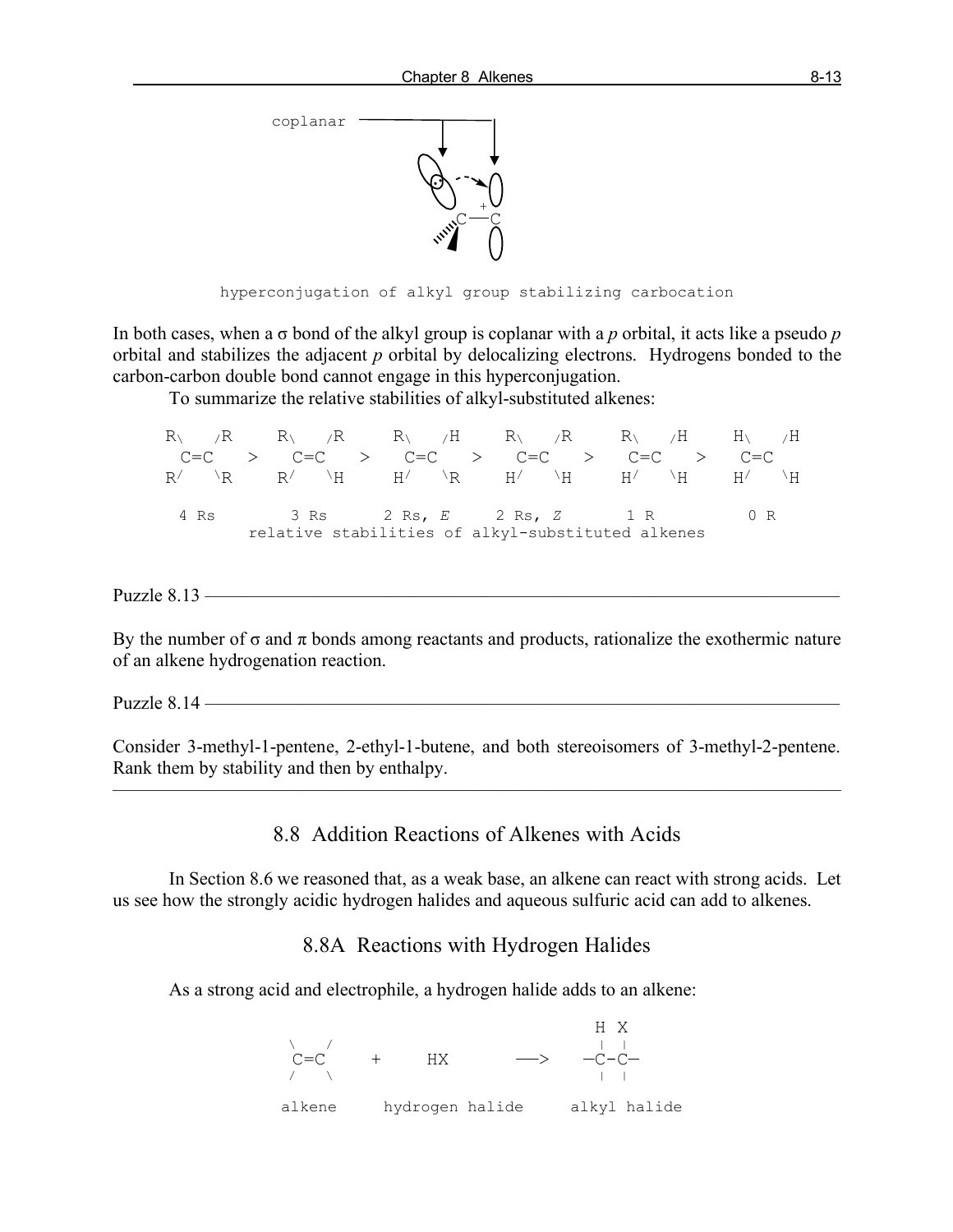For example:



Note that this addition of hydrogen chloride yields only 2-chloropropane and none of the other possible isomer, 1-chloropropane. This kind of preference for one direction of reaction over another is called **regioselectivity.** Just as stereoselectivity leads to the predominance of one *stereoisomer* product over another, so regioselectivity results in the predominance of one *constitutional isomer* product over another.

A two-step mechanism explains this regioselectivity:

 .. H H :Cl: 1 .. slow | + .. - fast | / H2C=CHCH3 + H-Cl: ————> H2C-CHCH3 + :Cl: ————> H2C-CHCH3 .. .. base acid 2° carbocation 2° halide

The two electron arrows of the first step obey the four rules for electron arrows (Section 5.1). The first arrow begins at the nucleophilic  $\pi$  bond. This  $\pi$  bond opens to the left so that C(1) carries the electron pair. The first arrow ends at the electrophilic hydrogen of the acid. The second arrow begins at a bonding electron pair near the end of the first arrow and ends at an atom.

During the first step, C(2) of the alkene becomes a secondary carbocation. This is the slow, rate-limiting step just as  $S_N1$  and  $E1$  reactions produce carbocations in their slow steps (Sections 6.5B and 7.2B). Unlike most acid-base reactions, which are fast (Section 5.4A), this step is a relatively slow acid-base reaction for reasons beyond the scope of this book.

The second step quickly adds the nucleophilic chloride ion to the very electrophilic carbocation. This step is just like the second step of an  $S<sub>N</sub>1$  reaction (Section 6.5C). From the secondary carbocation comes a secondary halide.

A different mechanism would lead to the unobtained primary halide, 1-chloropropane:



This time C(2) would carry the nucleophilic electron pair to the proton to form a primary carbocation. Yet, a primary carbocation is much less stable than the alternative secondary carbocation above, and is practically impossible to form because of meager hyperconjugation (Section 6.5B). Therefore, the actual addition reaction generates neither the primary carbocation nor the subsequent primary halide product.

The energy-reaction diagrams for the two, alternative reactions clarify the comparison: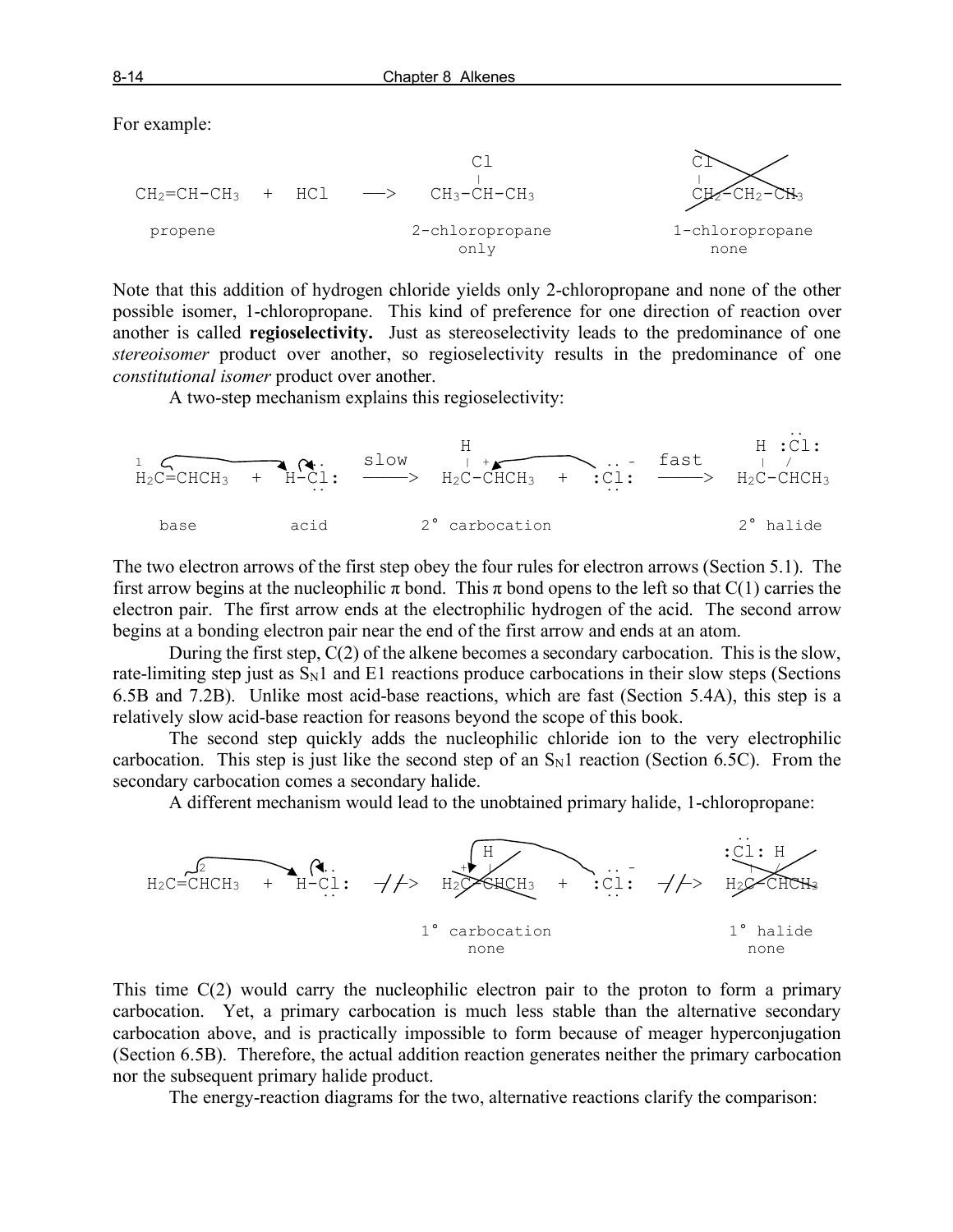



```
energy-reaction diagrams for competing reactions of propene with HCl
```
Here we observe the two steps of each mechanism, the higher energy of the first transition state compared with the second (the basis for the first step being rate-limiting), and the impracticably high energy of the primary carbocation.

Most other additions of strong acids to alkenes follow the same pattern of forming the more stable carbocation intermediate. In the nineteenth century Vladimir Markovnikov (Russia, 1838- 1904) discovered this pattern, although he knew nothing of the mechanism or carbocations. He stated the pattern in a different but equivalent way, called **Markovnikov's rule:** when an acid adds to an alkene, the hydrogen adds to the doubly bonded carbon with more hydrogens already attached. (If both doubly bonded carbons have the same number of hydrogens, both possible isomer products result.)

The reaction of propene above obeys Markovnikov's rule in that the hydrogen attaches to the doubly bonded carbon with more (two) hydrogens. This is equivalent to saying that the more stable carbocation is formed at the doubly bonded carbon with more (one) alkyl substituents, as we have already observed. (A free-radical addition of hydrogen bromide, which neither follows Markovnikov's rule nor forms a carbocation, is discussed in Section 23.3C.)

Other hydrogen halides add likewise to alkenes. Their order of reactivity matches their order of acidity:

$$
\begin{array}{lcl} \mathrm{H}\mathrm{I} &> \mathrm{H}\mathrm{Br} &> \mathrm{H}\mathrm{Cl} &> \mathrm{HF} \\ \mathrm{relative \ reactivity \ and \ acidity \ of \ hydrogen \ halides} \end{array}
$$

A stronger acid reacts faster in the mechanism's first step, the rate-limiting, acid-base reaction.

Puzzle  $8.15$  —

Draw the mechanism for the addition of hydrogen bromide to 2-methyl-2-butene.

8.8B Reaction with Aqueous Acid

———————————————————————————————————————

Let us try **hydrating**, that is, adding water to, an alkene with water alone: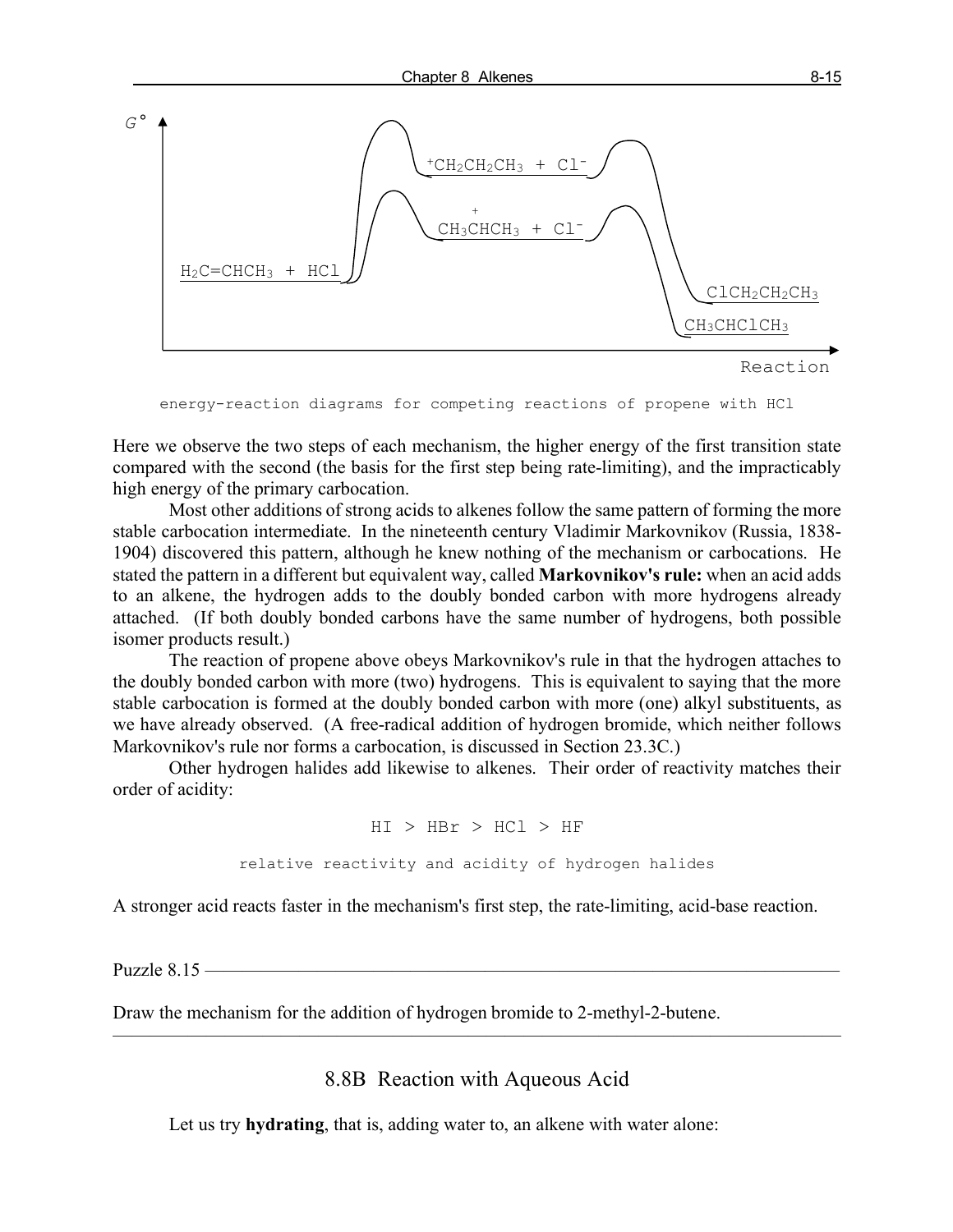$$
H_3C \sim /H
$$
  
\n $C=C$  +  $H_2O$   $\rightarrow$  / $\rightarrow$  no reaction  
\n $H_3C' \sim CH_3$   
\n $2-\text{methyl-2-butene}$  weak acid

No reaction ensues because water is a weak acid, which cannot react with an alkene, a weak base (Section 8.6).

So let us try the more acidic conjugate acid of water, hydronium ion:



This reaction succeeds because a strong acid, hydronium ion, is used instead of water. Hydrations of alkenes yield very useful alcohols.

The mechanism explains the regioselective formation of only one alcohol isomer:



Note three similarities with the previous addition of hydrogen halides (Section 8.8A). In the first step the nucleophilic  $\pi$  bond opens to bond to the acid electrophile and form a carbocation. By opening to the right, the  $\pi$  bond forms the more stable carbocation, tertiary instead of secondary. Because the proton adds to the doubly bonded carbon with more (1) hydrogens, this addition of aqueous acid obeys Markovnikov's rule (Section 8.8A). The third similarity is the second step, where the nucleophilic conjugate base of the original acid adds to the carbocation. Although water is a weak nucleophile, it readily reacts with the carbocation, a very strong electrophile.

This hydration does differ from the two-step addition of hydrogen halides in the third mechanistic step. A base, probably water, neutralizes the oxonium ion intermediate by plucking a proton from its oxygen. This step is just like the third step of  $S_N1$  solvolysis (Section 6.5C). Because it is regenerated and not consumed in the overall reaction, a proton truly catalyzes the reaction.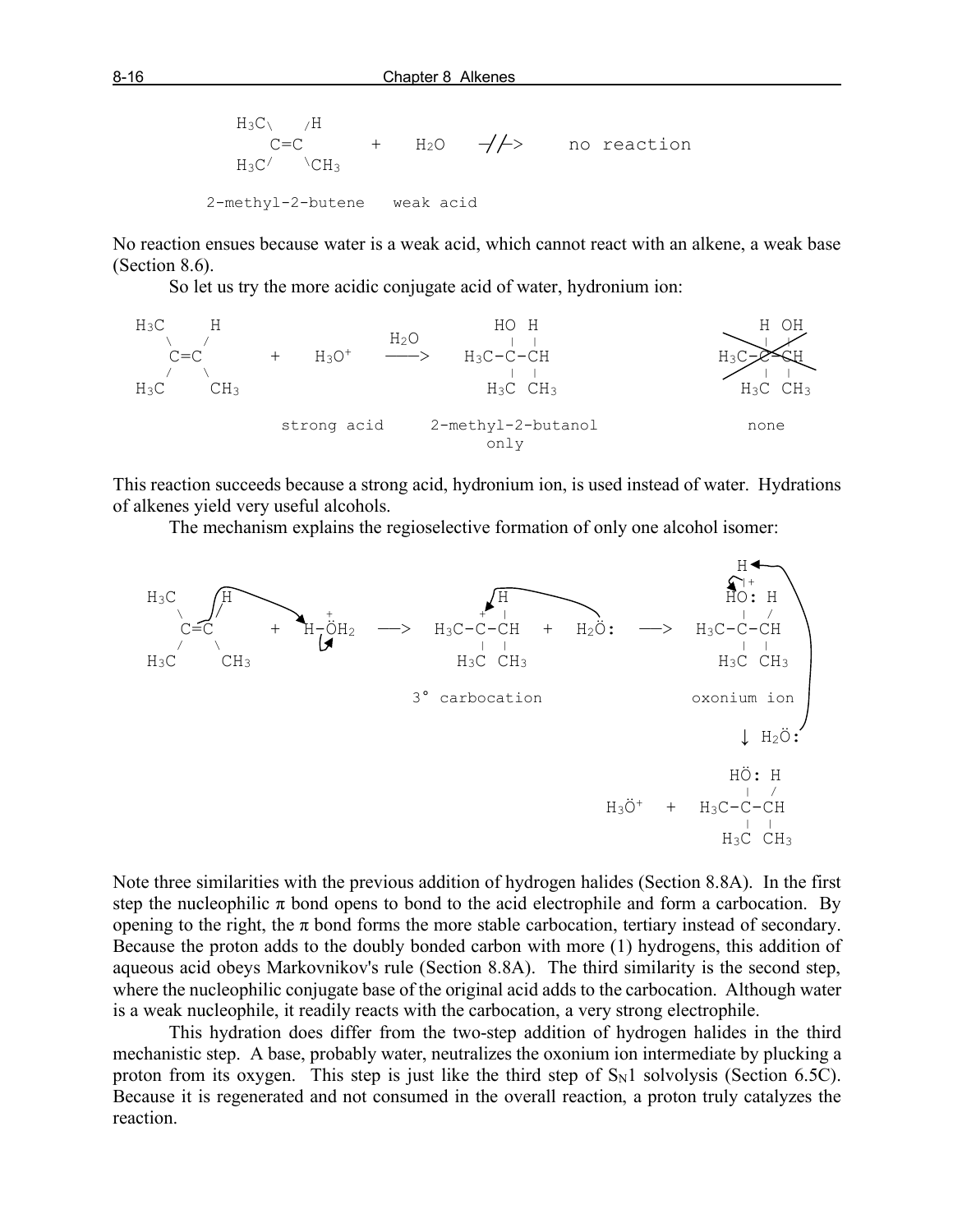The best source of hydronium ions for this reaction is aqueous sulfuric acid. As strong acids, aqueous hydrogen halides also provide hydronium ions, but they introduce halide nucleophiles, which form stable alkyl halide byproducts in competition with the desired alcohols (Section 8.8A). In contrast, aqueous sulfuric acid yields an *unstable* byproduct:



The unstable alkyl hydrogen sulfate, which might temporarily form, usually returns to the carbocation, which then proceeds to the desired alcohol product.

This is our third way to make an alcohol. The first two methods used an alkyl halide with hydroxide ion in an  $S_N2$  reaction (Section 6.3A) and with water in an  $S_N1$  reaction (Section 6.5C).

Puzzle  $8.16$  —

(a) How many constitutional isomers are produced from the addition reaction of 2-pentene with aqueous sulfuric acid.

(b) Draw the mechanism.

Puzzle  $8.17$  —

A couple of decades ago methyl *tert*-butyl ether, H3COC(CH3)3, replaced a toxic lead compound as an octane booster in gasoline. By adding oxygen, it also helped gasoline burn more cleanly. It can be made from 2-methylpropene, methanol, and sulfuric acid. Draw the mechanism for this synthesis, analogous to hydration of an alkene with aqueous acid.

8.8C Stereochemistry of Reactions with Acids

 $\overline{\phantom{a}}$  , and the contract of the contract of  $\overline{\phantom{a}}$ 

How stereoselective are the additions of hydrogen halides and of aqueous acid to alkenes? Let us find out by noting the products of a hydrogen bromide addition that generates a chiral atom: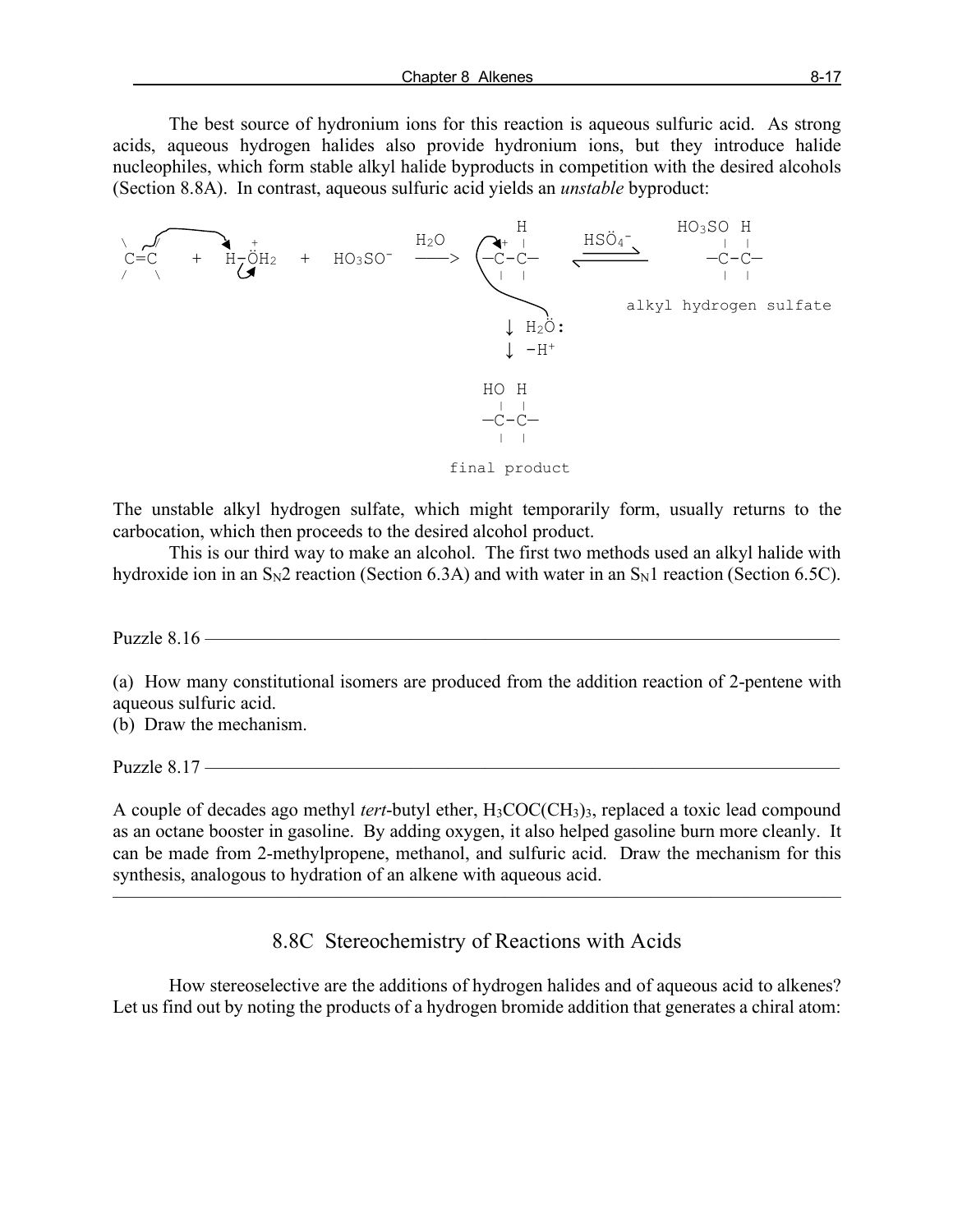

Both enantiomers of 2-bromobutane form, so this addition, like most other additions of hydrogen halides, is not very stereoselective. The carbocation intermediate explains this lack of selectivity:



As in  $S<sub>N</sub>1$  (Section 6.5C) and E1 reactions (Section 7.6B), either side of a carbocation reacts with a nucleophile. Note again that the more stable, secondary carbocation forms, instead of the alternative primary carbocation.

Likewise, carbocations prevent hydrations with aqueous acid from being very stereoselective.

Puzzle 8.18 ——

Determine the organic products, including stereoisomers, for the addition reaction of 1-butene and aqueous sulfuric acid.

Puzzle 8.19 ——————————————————————————————————

During one step of the TCA cycle, a metabolic pathway of respiration, an enzyme catalyzes the hydration of an alkene double bond in fumaric acid. To learn the stereochemistry of this hydration, one may use "heavy" water,  $D_2O$ , in place of  $H_2O$ :



(a) Assign *R*/*S* labels to the two chiral atoms of the product.

(b) Unlike acid-catalyzed hydrations this hydration is stereoselective. Is this addition to the double bond syn or anti? A model might help.

———————————————————————————————————————

8.8D Carbocation Rearrangements in Reactions with Acids

The formation of a carbocation in these addition reactions has another important ramification: the possibility of carbocation rearrangements.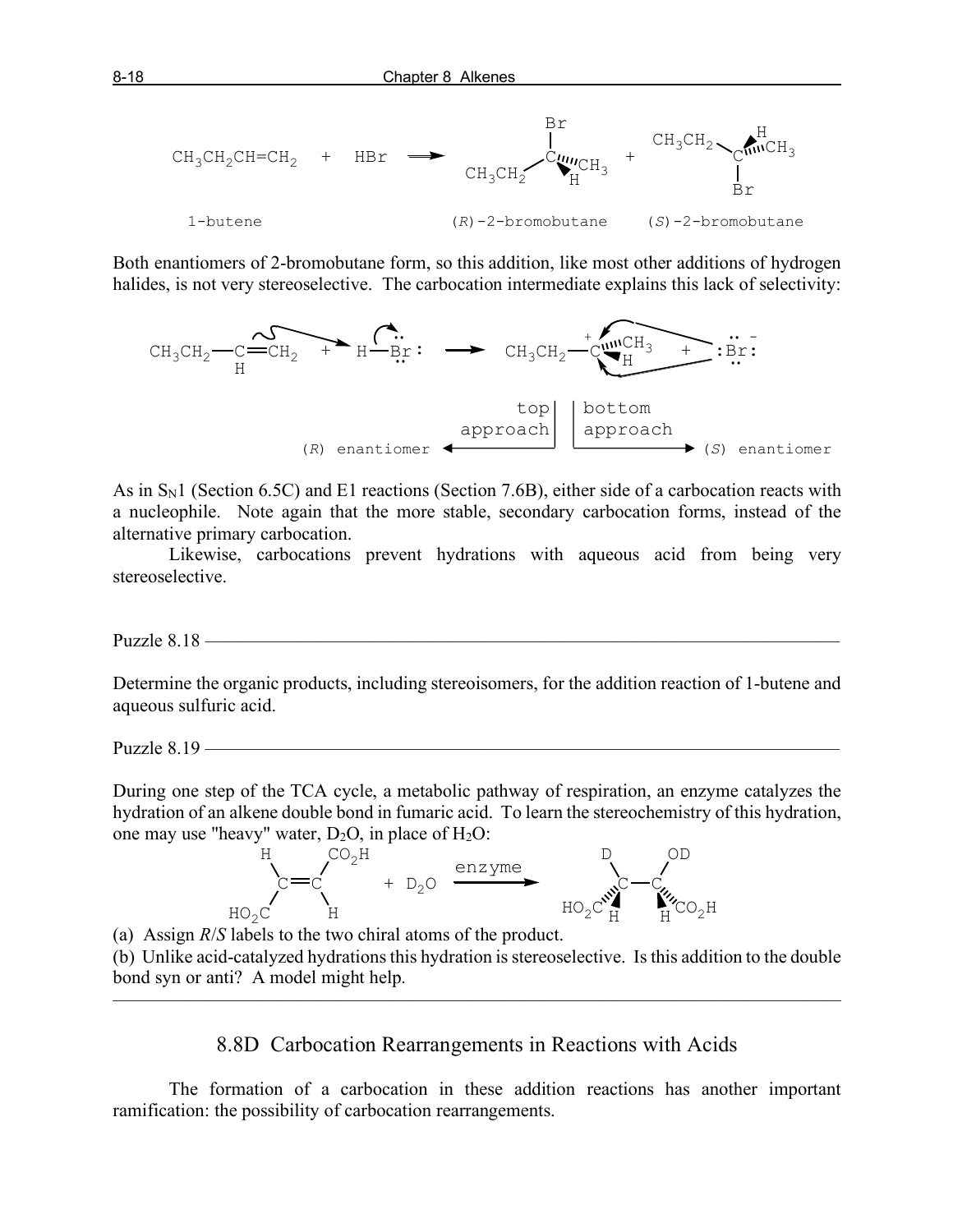

Both a secondary and a tertiary alkyl iodide are formed. A hydride shift leads the rearrangement from a secondary to a tertiary carbocation. A tertiary iodide isomer results. Thus, carbocation rearrangements sometimes occur with additions of hydrogen halides, as they do with  $S_N1$  (Section 6.5D) and E1 reactions (Section 7.7). Note that the  $\pi$  bond of the alkene opens to the left to yield a more stable, secondary carbocation instead of a primary carbocation.

Of course, hydrations with aqueous acid, which involve a carbocation, also allow carbocation rearrangements. This example yields both an unrearranged and a rearranged alcohol:

| $H_3C$                           | $H_3C$ OH                         | HOCH <sub>3</sub>        |
|----------------------------------|-----------------------------------|--------------------------|
| $+$ $H_3O^+$<br>$H_3C-C-CH=CH_2$ | H3C-C-CH-CH3<br>$\longrightarrow$ | $+$ $H_3C-C-CH-CH_3$     |
| $H_3C$                           | $H_3C$                            | $H_3C$                   |
| 3, 3-dimethyl-1-butene           | 2° alcohol<br>unrearranged        | 3° alcohol<br>rearranged |

The mechanism of the rearrangement shows a methyl shift converting a secondary carbocation to the more stable tertiary carbocation.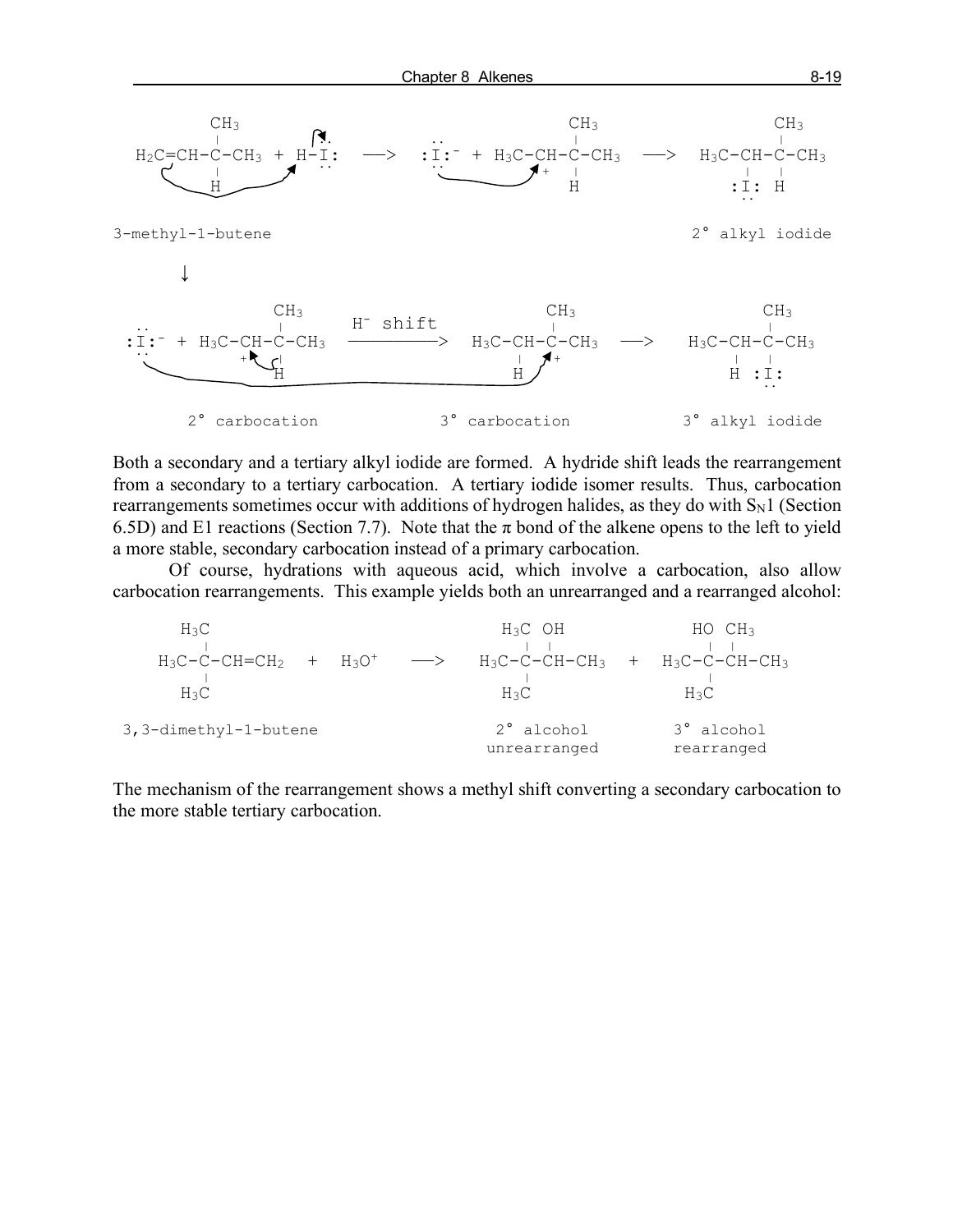

#### Puzzle 8.20 -

Consider the addition reactions of 3-methylcyclohexene with hydrogen chloride.

(a) Determine the organic products. Ignore stereoisomers.

(b) Draw the mechanism for the reaction that includes carbocation rearrangement.

## 8.9 Addition Reaction of Alkenes with Mercuric Ethanoate

———————————————————————————————————————

Not only do hydrations of some alkenes with aqueous acid yield rearranged isomer products (Section 8.8D), but they can lead to polymerizations (Section 24.4C). A second way to hydrate an alkene avoids these two complications and often yields more of the desired alcohol. This method uses mercuric ethanoate (i.e., mercuric acetate,  $Hg(O_2CCH_3)_2$ ) in a sequence of two reactions.

Consider alternative hydrations of 3-methyl-1-butene: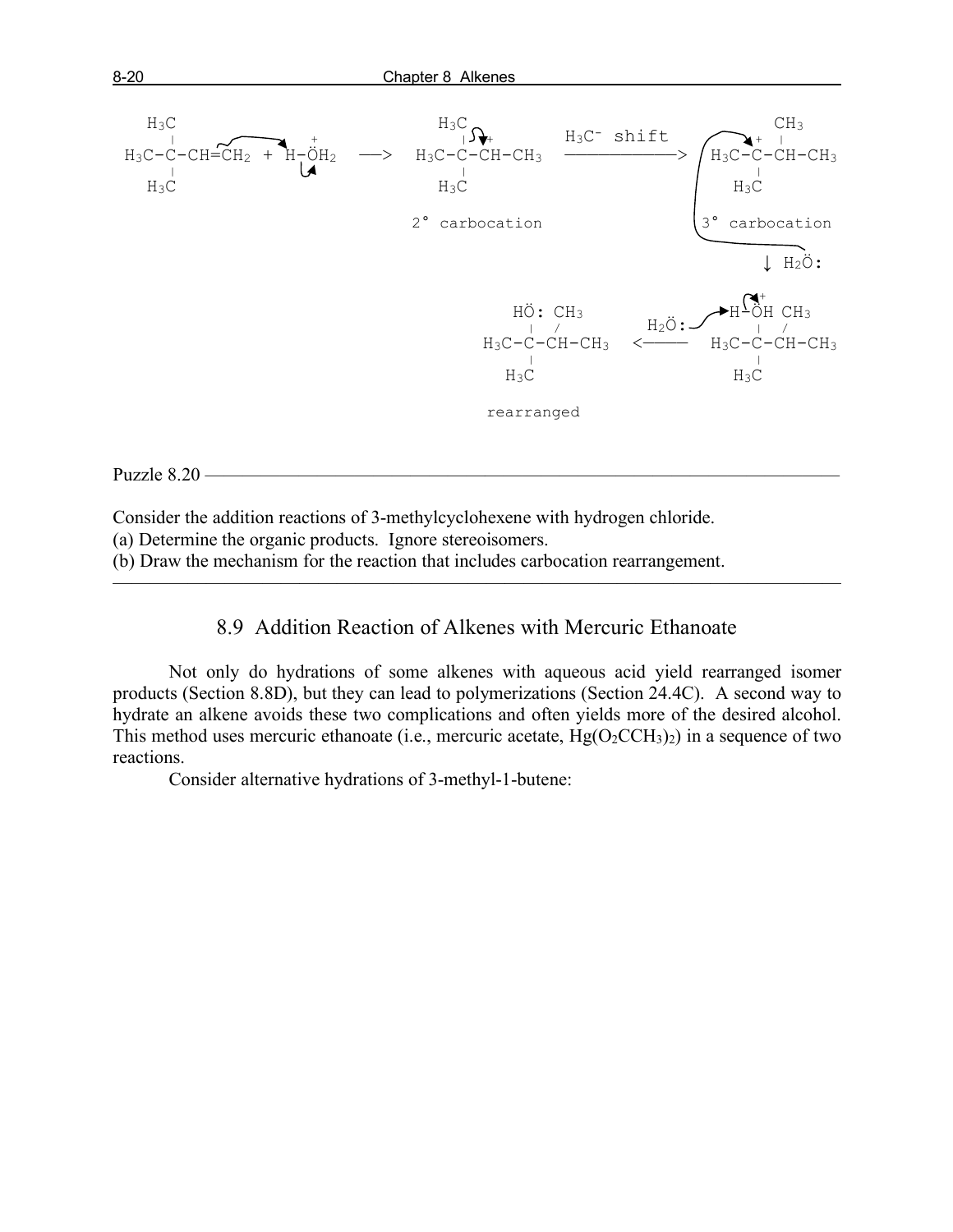

The first reaction with the mercuric ethanoate yields an alcohol with an organomercury group. In the next reaction sodium borohydride, NaBH4, substitutes a hydrogen for the mercury ethanoate. Overall, the elements of water have been added to the alkene double bond. Furthermore, this hydration regioselectively gives only the Markovnikov isomer, 3-methyl-2-butanol. In other words, the hydrogen adds to the doubly bonded carbon with more hydrogens. This product matches a major product from hydration in aqueous sulfuric acid, also shown above. Yet, this hydration in aqueous acid also produces the isomer 2-methyl-2-butanol by a carbocation rearrangement.

To add to the alkene the mercuric ethanoate first dissociates into  $HgO_2CCH_3$ .



With its large, unfilled orbitals and positive charge, mercury in this cation is a strong, soft electrophile that readily adds to the soft alkene. Subsequent mechanistic details are uncertain and will not be discussed in this text.

Puzzle 8.21 –

(a) Draw the organic products from the addition reaction of 3-methylcyclohexene and aqueous sulfuric acid.

(b) Draw the organic products from the treatment of 3-methyl-1-butene with mercuric ethanoate and then with sodium borohydride.

———————————————————————————————————————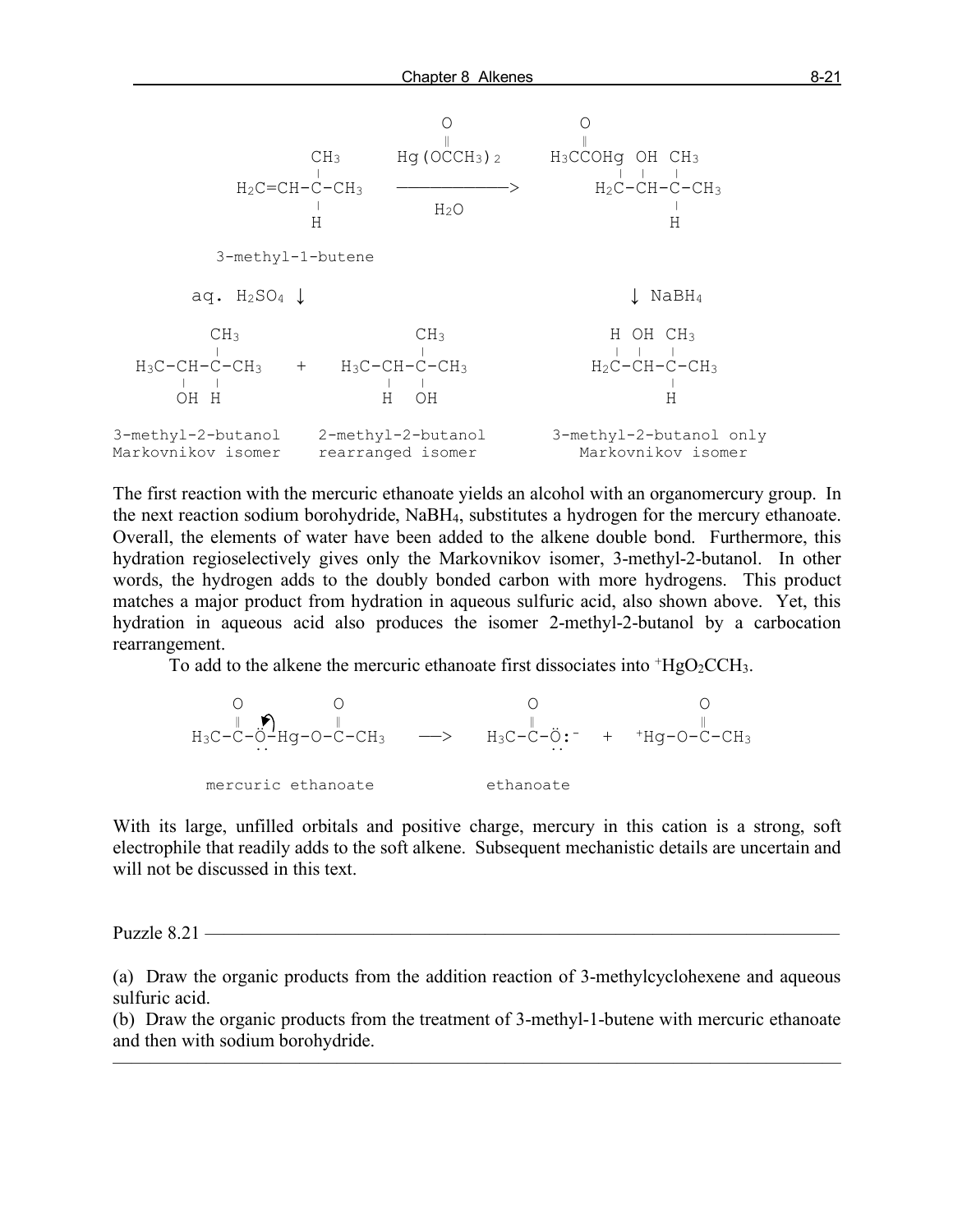## 8.10 Addition Reactions of Alkenes with Halogens

Not all electrophiles that react with alkenes are strong. A soft, though weak, electrophile may also add to the soft alkene nucleophile.

#### 8.10A The Mechanism of Reactions with Halogens

Both molecular chlorine and bromine add to alkenes:



Note that a molecule with only one functional group yields a product with two functional groups. The numbers in 1,2-dihalide are not IUPAC numbers, but indicate that the two halogens are on adjacent carbons somewhere along a carbon chain. Such atoms or groups on adjacent atoms are also called **vicinal.** Molecular fluorine  $(F_2)$  and iodine  $(I_2)$  do not reliably give dihalides. The very reactive fluorine molecule is hard to control, whereas iodine leads to unstable diiodides, which often revert to alkenes.

The mechanism is both old and new:



1,2-dibromopropane

Once again, the  $\pi$  bond of the alkene furnishes the nucleophilic electron pair. Bromine, however, is a surprising electrophile. By itself it has neither a formal nor a partial positive charge. Also a full octet of electrons surrounds each atom. What makes this an electrophile? It has a good leaving group: bromide ion is a weak base. A second feature is its softness. The lack of positive charge confers zero charge density and great softness to bromine (Section 4.8). Thus, although a weak electrophile, bromine reacts readily with an alkene, a soft nucleophile (Section 8.6). Likewise, chlorine is a good electrophile for alkenes because of its softness.

The brominated carbocation above is bracketed as a so-called **fleeting intermediate.** Such a halogenated carbocation from a simple alkene is even more transitory than an ordinary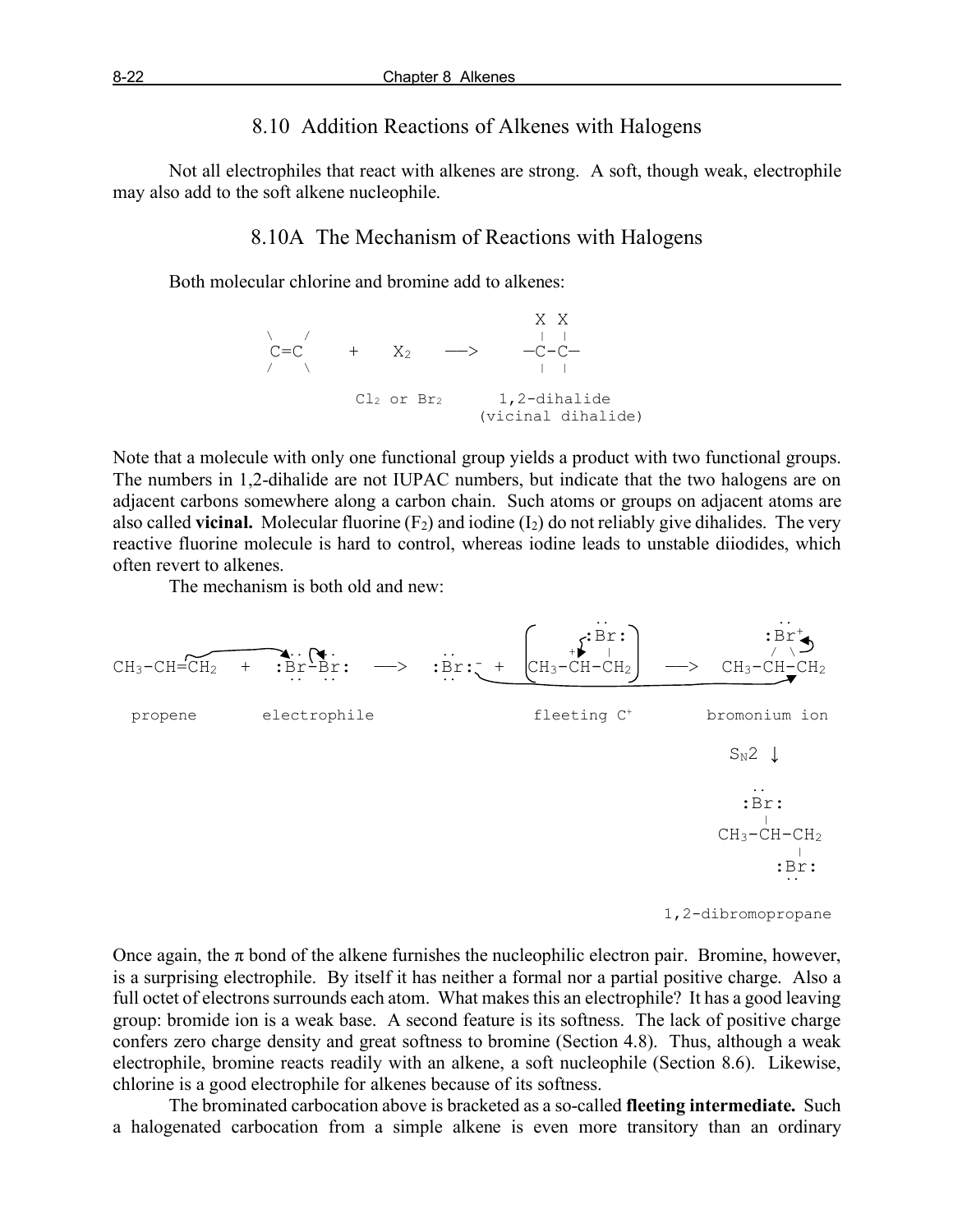carbocation. So, depictions of mechanisms usually omit it and skip to the bridged **bromonium ion,** which is more stable than the carbocation. Why is the bromonium ion more stable? Unlike the carbocation the bromonium ion has complete octets and an additional, stabilizing covalent bond.

Although the bromonium ion is more stable than the carbocation, it is destabilized by two other factors: the strain of the three-membered ring, and the positive charge on an electronegative bromine. So, this bridged ion is a strong electrophile and readily reacts in the next step with the bromide ion nucleophile, which simultaneously relieves the ring strain and neutralizes the positive charge.

Puzzle  $8.22$  –

Draw the mechanism for the reaction of chlorine and 1-butene.

Puzzle  $8.23$  —

A qualitative analysis test for alkenes involves treating a solution of the sample with a brown dichloromethane solution of bromine. Organic compounds are generally colorless unless they have many double bonds alternating with single bonds (e.g., vitamin A of Section 8.1 is yellow). (a) Describe the color changes when a solution of cyclohexene is treated with a dichloromethane solution of bromine.

(b) By high-resolution mass spectrometry (Section 2.4A), an unknown compound is found to have the molecular formula  $C_5H_{10}$ . What can you conclude about its identity if its solution gains and retains a brown color when treated with a dichloromethane solution of bromine?

 $\overline{\phantom{a}}$  , and the contract of the contract of  $\overline{\phantom{a}}$ 

## 8.10B Stereochemistry of Reactions with Halogens

Is the addition of a halogen to an alkene stereoselective? Let us examine the result of adding chlorine to a cycloalkene, whose cyclic structure clarifies the stereochemistry:



The reaction yields only the two trans, not the cis, stereoisomers in a racemic mixture. Indeed, optically inactive reactants, such as those here, must yield an optically inactive product mixture (Section 3.1C). Because not all possible stereoisomers (namely the cis) are actually produced, the addition is stereoselective, as are other additions of halogens to simple alkenes. These additions are **anti,** because the two chlorine atoms are added to opposite faces of the double bond. This contrasts with the syn hydrogenations of alkenes (Section 8.7A).

The mechanism must explain this stereoselectivity: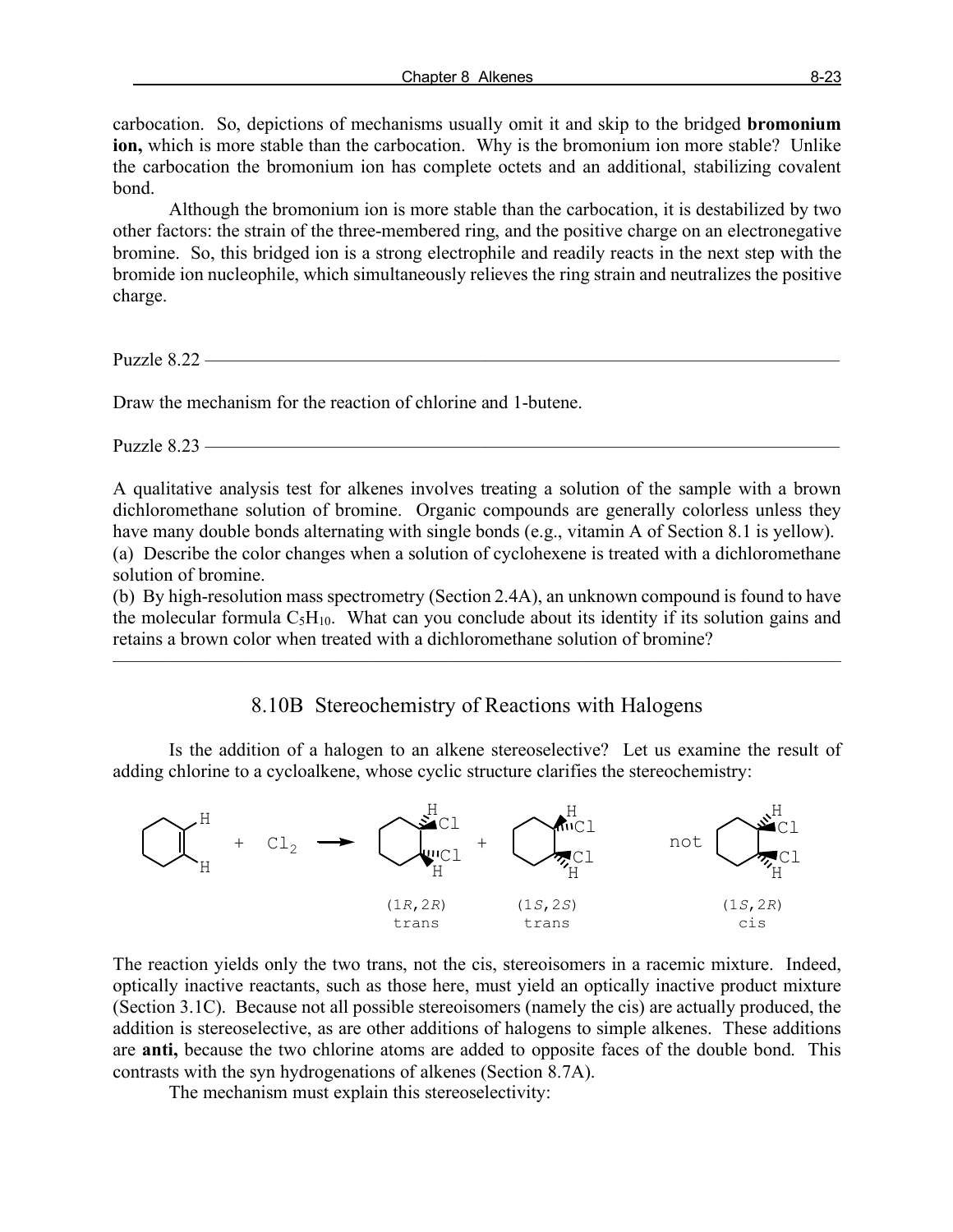

The anti addition results from an  $S_N2$  back approach by chloride ion nucleophile on the bridged **chloronium ion.** This inverts the configuration at the reacting  $\alpha$  carbon. In fact, the stereoselectivity of the reaction strongly supports the bridged chloronium ion, not a carbocation, as the true intermediate.



If the carbocation lingered before closing into the bridged ion, then the chloride ion could engage it on either side of the ring and the cis stereoisomer would also form. True carbocations are not very stereoselective, as we have seen in  $S_N1$  (Section 6.5C) and E1 reactions (Section 7.6B), and additions of acids to alkenes (Section 8.8C).

Puzzle 8.24 ——————————————————————————————————

With the help of mechanisms draw the organic products, including stereoisomers, of the following reactions:

(a)  $(E)$ -2-butene + bromine  $\implies$  (b)  $(Z)$ -2-butene + bromine  $\implies$ 

8.10C Reactions with Halogens in Water

 $\overline{\phantom{a}}$  , and the contract of the contract of  $\overline{\phantom{a}}$ 

If the reaction mixture includes an extra nucleophile beside the alkene and halide ion, another product may arise. For example, the addition of a halogen may occur in nucleophilic aqueous solvent, instead of the usual non-nucleophilic solvent (e.g., dichloromethane):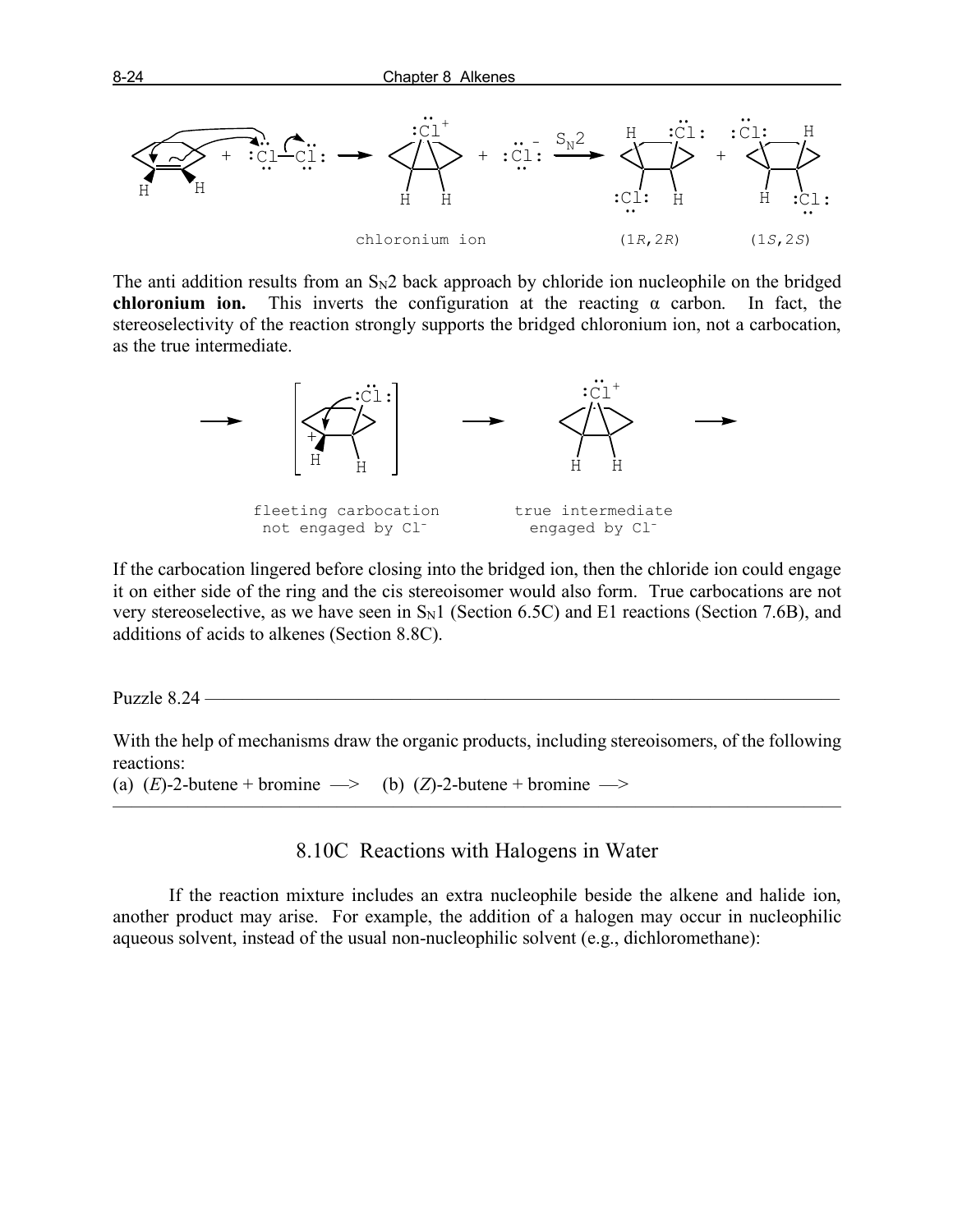

Two different nucleophiles can seek the **bromonium** ion intermediate. If bromide ion reacts, we get the usual 1,2-dibromide. On the other hand, if the nucleophilic solvent water reacts, a new product forms: a **halohydrin.** Halohydrin is a non-IUPAC, generic name for a compound with a halogen atom and a hydroxy group on adjacent carbons. It can be used to make an oxirane (Section 8.12B).

The bromide ion is a good, strong  $S_N2$  nucleophile, but water is a weak nucleophile, unsuited for normal  $S_N2$  reactions (Section 6.4C). So, how can water serve as an  $S_N2$  nucleophile here? The bromonium ion is not a normal  $S_N2$  electrophile. With both ring strain and a positive charge, the bromonium ion is a strong electrophile, much stronger than a simple alkyl halide. So, it can react even with a weak nucleophile, such as water. In addition, as the solvent, a water molecule is probably in the right place at the right time for reaction.

This S<sub>N</sub>2 behavior of water illustrates an important point: rules in organic chemistry have exceptions that are usually reasonable. In fact, rationalizing an exception is often a fascinating challenge.

Puzzle 8.25 -

Predict the organic products from the reaction of (*Z*)-2-pentene with chlorine in water. Consider constitutional isomers but ignore stereoisomers.

———————————————————————————————————————

#### 8.11 Addition Reactions of Alkenes with Borane

We have already found two ways of making alcohols from alkenes: using aqueous sulfuric acid (Section 8.8B) and using mercuric ethanoate with sodium borohydride (Section 8.9). Could either method yield 1-propanol from an alkene? No, because they both make the wrong isomer alcohol from propene: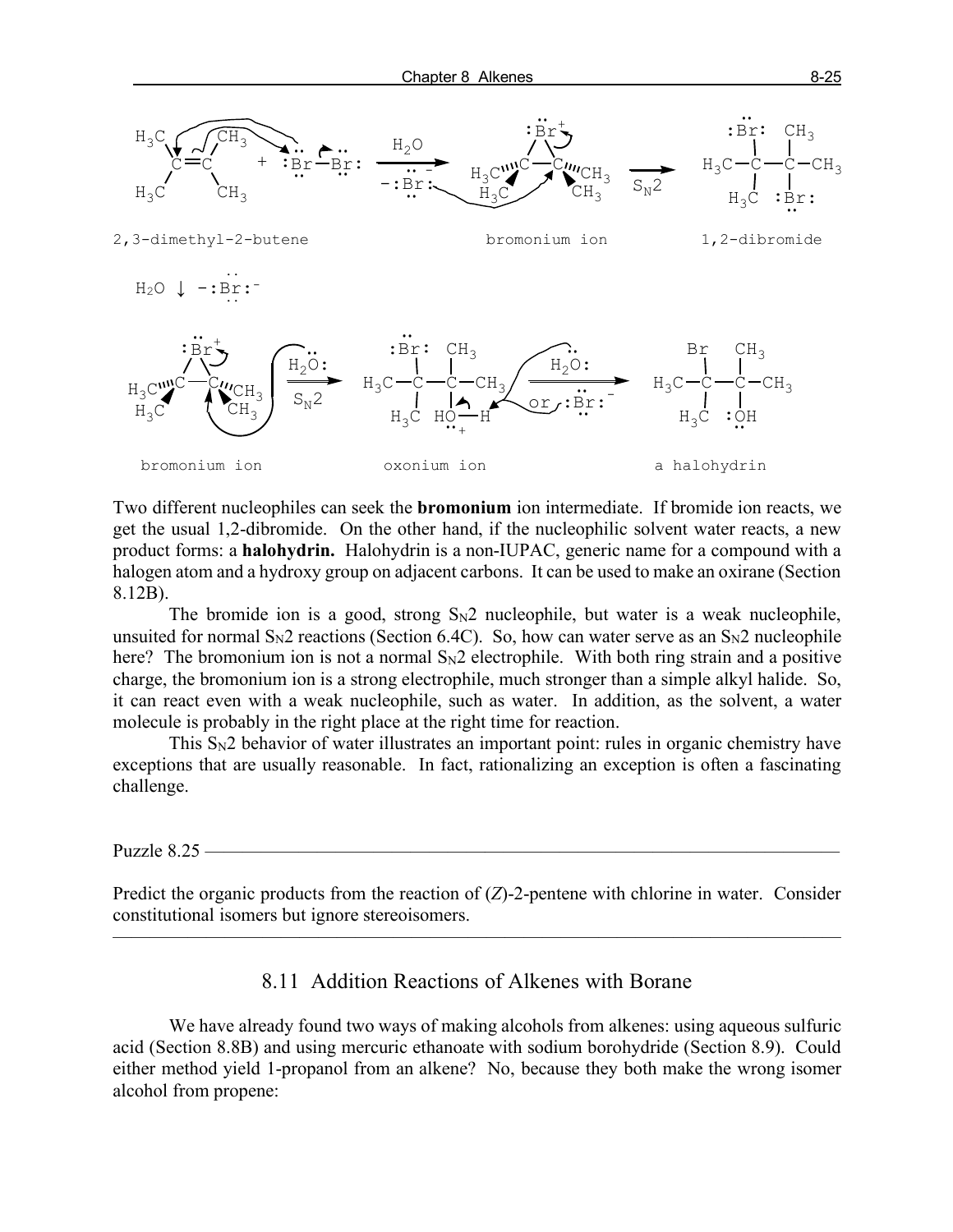| $CH2=CH-CH3$ | $H_3O^+$ or<br>1. Hq $(O_2CCH_3)$ 2<br>NaBH <sub>4</sub> | ΟH<br>$CH_3-CH-CH_3$ | ≥⊝⊞3               |
|--------------|----------------------------------------------------------|----------------------|--------------------|
|              |                                                          | 2-propanol<br>only   | 1-propanol<br>none |

Only Markovnikov addition occurs to form 2-propanol. So, a different kind of hydration is needed.

#### 8.11A A Different Kind of Hydration

Since the 1950's Herbert C. Brown (USA, 1912- ) has developed many synthetic uses for borane, BH3, and its derivatives. (Unstable when pure, borane is obtained in solution or from the dimer, H<sub>3</sub>BBH<sub>3</sub>.) For example, he discovered a method for hydrating alkenes in the anti-Markovnikov direction.

 $\begin{array}{ccccccc}\n\text{BH}_2 & \text{H} & & & \text{OH} & \text{H} \\
\parallel & \parallel & & & \text{H}_2\text{O}_2 & & \parallel & \parallel\n\end{array}$  $CH_2=CH-CH_3$  +  $BH_3$   $\longrightarrow$   $CH_2-CH-CH_3$   $\longrightarrow$   $CH_2-CH-CH_3$   $\longrightarrow$   $CH_2-CH-CH_3$  HO borane organoborane 1-propanol

This is a two-part synthesis. First borane adds to the alkene to make the **organoborane.** Only then is this initial product reacted with hydrogen peroxide  $(H_2O_2)$  and hydroxide ion.

Actually each molecule of borane adds to three molecules of alkene in succession.

 H H | CH2=CHCH3 | CH2=CH-CH3 + BH3 ——> H2B-CH2-CH-CH3 —————————> HB-CH2-CH-CH3 | CH2-CH-CH3 | H monoalkylborane dialkylborane ↓ CH2=CHCH3 H H | | CH3-CH-CH2-B-CH2-CH-CH3 | CH2-CH-CH3 | H trialkylborane

The initial monoalkylborane adds two more alkenes to make a trialkylborane. For convenience, however, only one alkyl group is often shown attached to the boron.

The mechanism for the hydroboration is novel for us: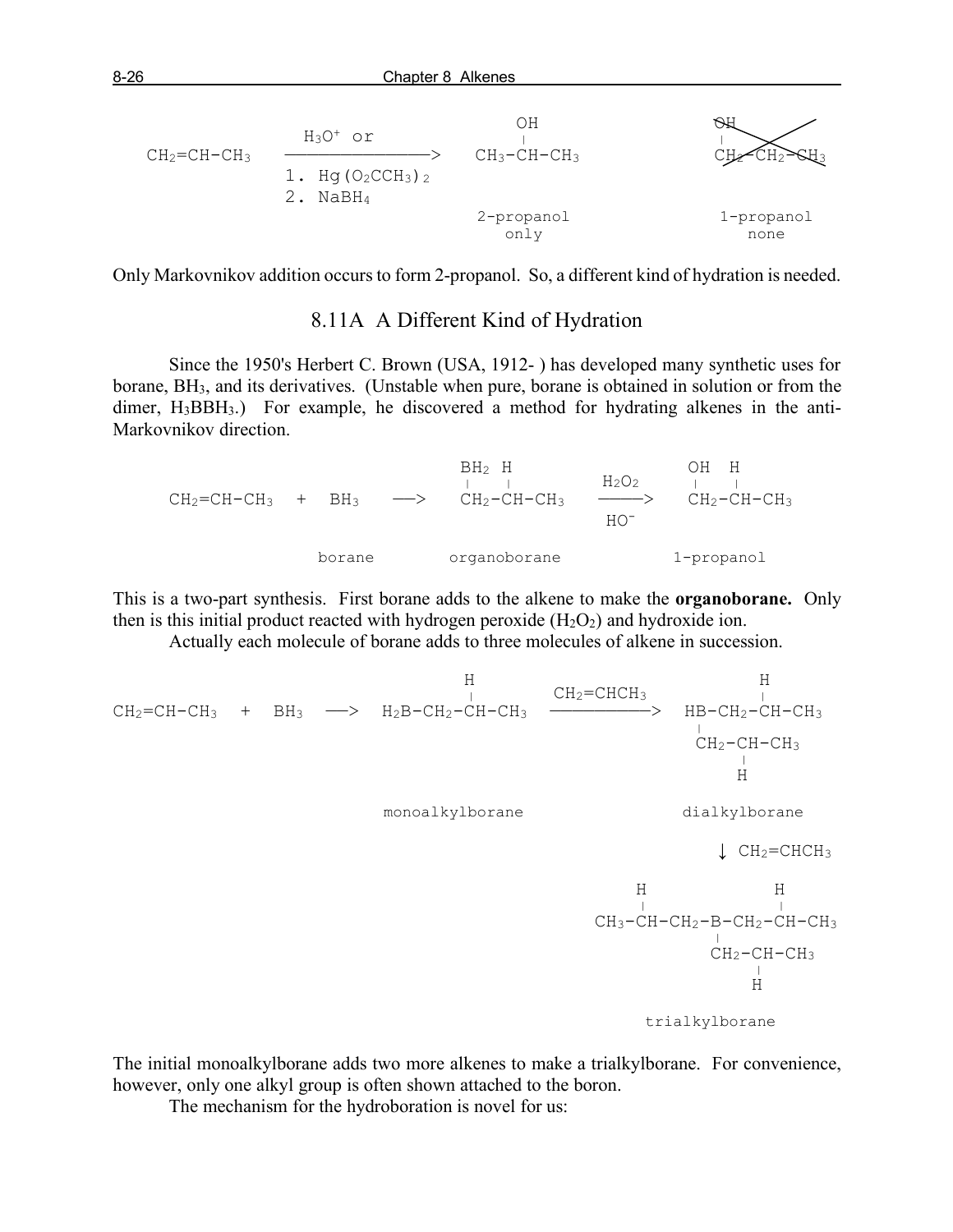

strong electrophile

This one-step, concerted mechanism has a cyclic electron flow. To react with the nucleophilic alkene, borane must be an electrophile. Indeed, it is a strong electrophile because only six valence electrons, not an octet, surround the boron. It temporarily fulfills its octet by receiving an electron pair with the nucleophile. The nucleophilic  $\pi$  bond here opens upward to bond to the boron. Simultaneously, a hydride ion shifts from the boron to the lower carbon. This addition is anti-Markovnikov in the sense that the hydrogen adds to the carbon with *fewer* hydrogens. The main reason for this regioselectivity is steric hindrance: the borane electrophile prefers to attach to the more sterically open, less substituted carbon of the double bond. Consequently, the hydrogen bonds to the more substituted carbon.

The synthesis' second reaction with hydrogen peroxide and hydroxide ion has a complex, unusual mechanism. Although using nucleophiles and electrophiles, this multistep mechanism will not be examined here.

Puzzle 8.26 –

Show a synthetic route from 2-methyl-2-butene to each of the following alcohols: (a) 3-methyl-2-butanol (b) 2-methyl-2-butanol

#### 8.11B Stereochemistry of Reaction with Borane

———————————————————————————————————————

To appreciate the stereochemistry of borane hydration, we examine the reaction with a cyclic alkene:



This reaction is stereoselective because none of the possible (1*S*,2*R*) and (1*R*,2*S*) stereoisomers form. Because the hydrogen and hydroxy group add to the same side of the double bond, this is a syn addition. The concerted, cyclic mechanism of the hydroboration reaction begins to explain this strictly syn addition: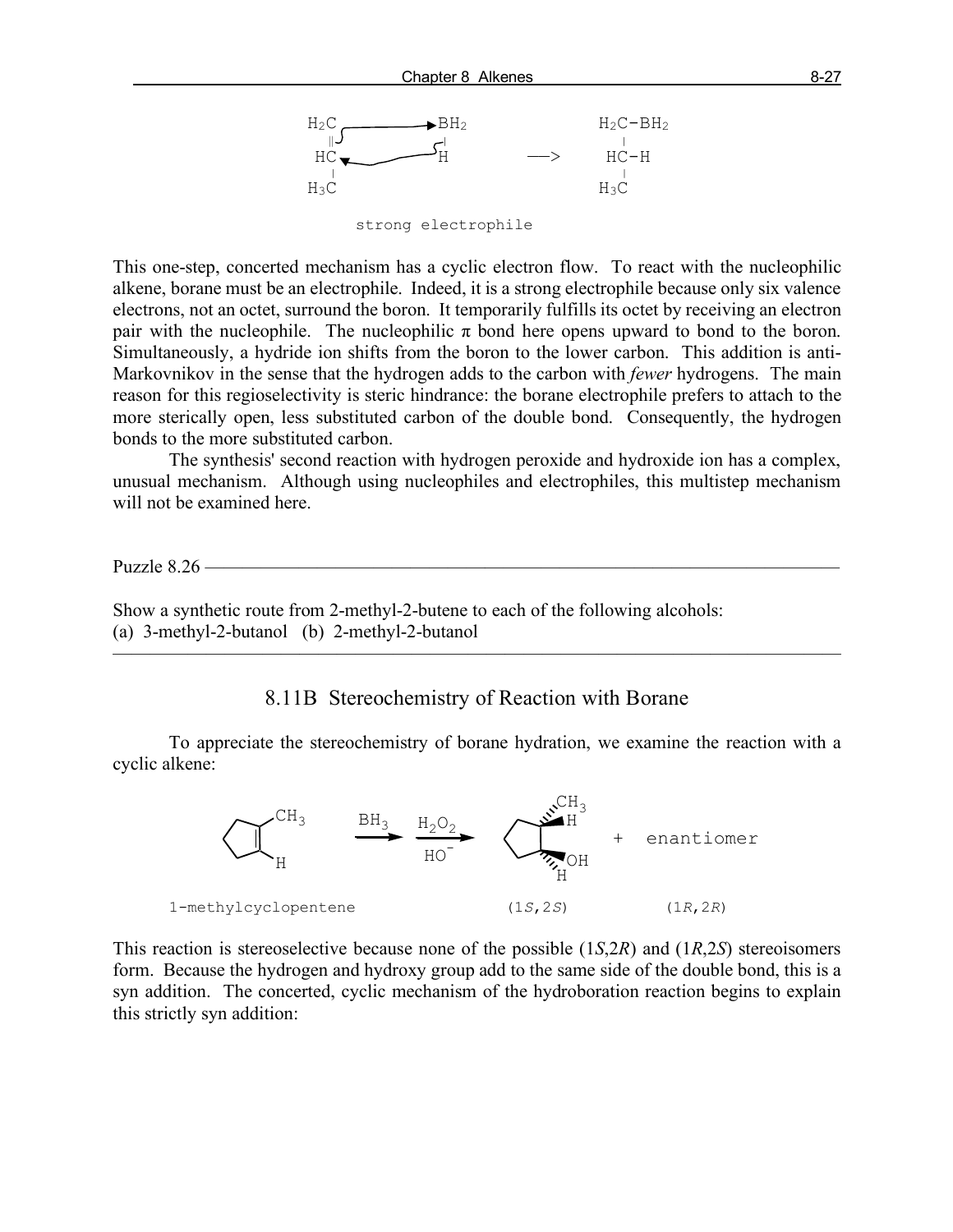

The boron and the hydride simultaneously add to the same side of the ring in syn fashion. Then the hydrogen peroxide oxidizes the organoborane to the alcohol with *retention* of configuration. Although we have not seen the mechanism for this last reaction, evidently it cannot be  $S_N2$ , which *inverts* the configuration.

Table 8.1 compares our three methods of hydrating an alkene: by aqueous acid, by mercuric ethanoate, and by hydroboration. Their contrasting properties make these reactions good alternatives for the synthesis of alcohols from alkenes.

|                           | By $H_3O^+$ | By Hg $(O_2CCH_3)$ 2 | By $BH3$             |
|---------------------------|-------------|----------------------|----------------------|
| Markovnikov addition      | Yes         | Yes                  | No                   |
| Stereoselective           | No          | No                   | Yes,<br>syn addition |
| Carbocation rearrangement | Yes         | No                   | No                   |
|                           |             |                      |                      |

Table 8.1 Comparison of Three Methods of Alkene Hydration

Puzzle 8.27 -

Draw the two organoborane stereoisomers and the two final alcohol stereoisomers produced in the reaction:

 $BH<sub>3</sub>$   $H<sub>2</sub>O<sub>2</sub>$ ,  $HO<sup>-</sup>$ (*E*)-3-methyl-2-pentene

### 8.12 Oxidation Reactions of Alkenes

 $\overline{\phantom{a}}$  , and the contract of the contract of  $\overline{\phantom{a}}$ 

Oxidation and reduction reactions are discussed in general chemistry, usually with oxidation numbers. Now let us redefine them for organic chemistry, not in terms of oxidation numbers, which get cumbersome with larger molecules, but more simply in terms of bonds added and lost. Carbon in an organic molecule is oxidized when it *adds* a bond to a *more electronegative* atom, such as oxygen, nitrogen, or a halogen, or when it *loses* a bond to a slightly *less electronegative* hydrogen. In contrast, carbon is reduced when it adds a bond to hydrogen or loses a bond to oxygen, nitrogen, or halogen. These definitions agree with more general definitions involving gain and loss of electrons. For example, if carbon adds a bond to a more electronegative atom, it loses electron density to this atom and is therefore oxidized.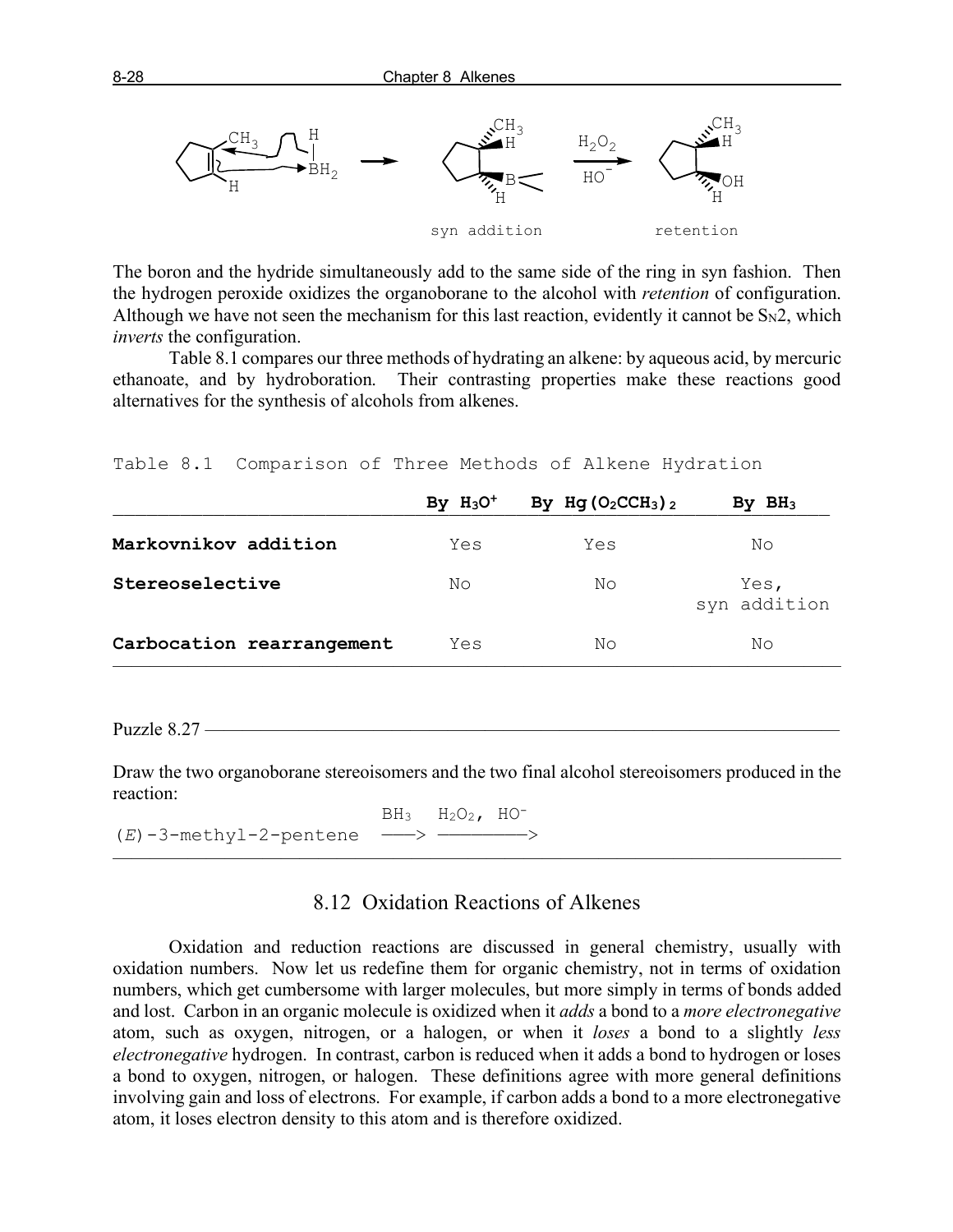Table 8.2 classifies the previously discussed addition reactions of alkenes as oxidations, reductions, or neither. We have seen one reduction (hydrogenation) and one oxidation (halogenation) of alkenes. Hydration and additions of hydrogen halides are neither oxidations nor reductions overall because one carbon is oxidized with OH or X and one carbon is reduced with H.

Table 8.2 Reactions of Alkenes as Oxidations or Reductions

| Product                                             | Effect on C=C                              | Overall reaction                   |
|-----------------------------------------------------|--------------------------------------------|------------------------------------|
| H H<br>$-C-C-$                                      | 2 Cs reduced<br>$(\text{reduction} = H_2)$ | reduction                          |
| X X<br>$-c-c-$                                      | 2 Cs oxidized<br>$(xidant = X_2)$          | oxidation                          |
| H X<br>$-\mathsf{C}\,\text{-}\mathsf{C}\,\text{--}$ | 1 C reduced,<br>1 C oxidized               | neither oxidation<br>nor reduction |
| H OH<br>$-C-C-$                                     | 1 C reduced,<br>1 C oxidized               | neither oxidation<br>nor reduction |
|                                                     |                                            |                                    |

Three more oxidation reactions of alkenes will be explored next. All three are more important for their abilities to add oxygen bonds to both doubly bonded carbons than for their unusual, somewhat obscure mechanisms.

Puzzle 8.28 —

In the following reactions, decide which carbons and which organic molecules are being oxidized or reduced, if any.

———————————————————————————————————————

(a)  $CH_3CH_2Cl + HO^-$  -->  $CH_3CH_2OH$ (b)  $CH_3CH_2Cl + HO^- \longrightarrow CH_2=CH_2$ (c)  $CH_2=CH_2 + CL_2 + H_2O \longrightarrow CH_2CLCH_2OH$ (d)  $HC=CH + Na + NH_3 \longrightarrow H_2C=CH_2$ (e)  $CH_3CH=O + KMnO_4 \longrightarrow CH_3CO_2H$ (f)  $CH_3CH=O + H_2O \longrightarrow CH_3CH(OH)_2$  $(q)$  CH<sub>3</sub>CH=O + NaBH<sub>4</sub> -> CH<sub>3</sub>CH<sub>2</sub>OH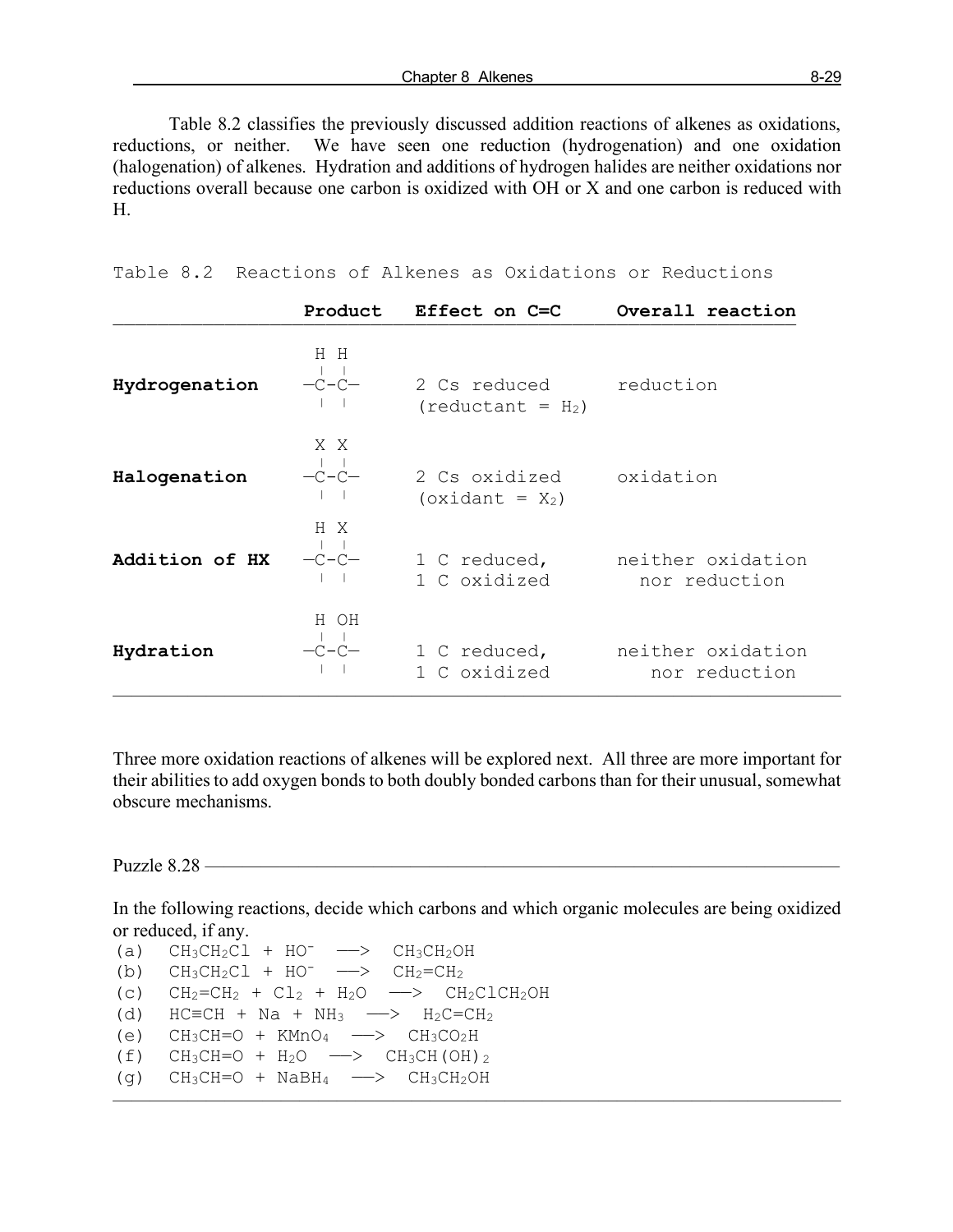## 8.12A Oxidation Reaction with Potassium Permanganate

Potassium permanganate, KMnO<sub>4</sub>, is an important, strong oxidizing agent in both inorganic and organic chemistry. A cold, basic solution of permanganate moderately oxidizes an alkene to a **1,2-diol**:

$$
\begin{array}{cccc}\n & \nearrow & & \text{HO}^- & & \downarrow \\
C=C & + & \text{KMDQ}_4 & \xrightarrow{\text{HO}^-} & -C-C\\
 & & 25^{\circ} & \text{HO} & \text{OH} \\
 & & & & 1,2\text{-diol} \\
 & & & & & \text{(vicinal diol)}\n\end{array}
$$

The numbers in 1,2-diol are not IUPAC numbers, but indicate that its two functional groups are on adjacent carbons of the double alcohol. Like a 1,2-dihalide, a 1,2-diol can also be called vicinal (Section 8.10A), and a common name is glycol. This is an oxidation because bonds to oxygen replace the  $\pi$  bond of the double bond. Osmium tetroxide, OsO<sub>4</sub>, also oxidizes an alkene to a 1,2diol.

An alkene stereoisomer shows us the stereoselectivity of the oxidation:



No other stereoisomer results, so this is a fully stereoselective reaction. Indeed, the addition is syn because both hydroxy groups attach to the same face of the double bond. The mechanism is uncertain but probably involves a cyclic intermediate:



The nucleophilic alkene pushes electrons toward the electron-poor, electrophilic Mn(VII) in a high oxidation state.

Puzzle  $8.29$  –

Complete the following equations:

```
(a) A + KMnO_4 + HO^- \longrightarrow (2R, 3R) - 2, 3-butanediol + enantiomer
(b) cyclohexene + KMnO_4 + HO^- \longrightarrow B
```
 $\overline{\phantom{a}}$  , and the contract of the contract of  $\overline{\phantom{a}}$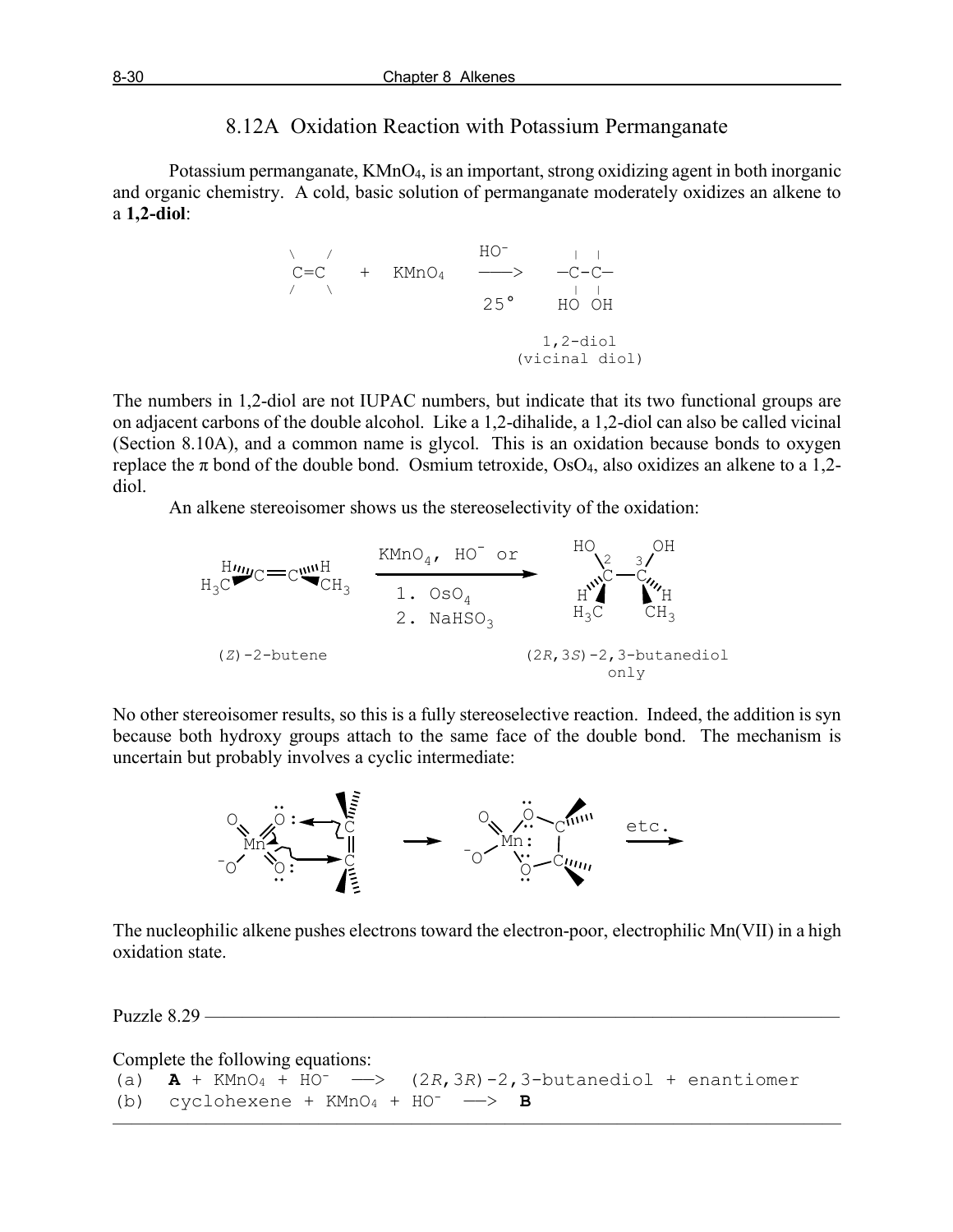#### 8.12B Oxidation Reaction with Peroxyacids

A **peroxyacid** is a special kind of **peroxide.** A peroxide, such as hydrogen peroxide (HOOH), contains a relatively weak, reactive oxygen-oxygen bond. The bond energy of this bond in HOOH is only 214 kJ/mol (Table 1.6, Section 1.8). A peroxyacid results from the oxidation of a carboxylic acid with hydrogen peroxide:



Note the oxygen-oxygen bond in the peroxyacid, which makes it an oxidizing agent, unlike carboxylic acids. A commonly used peroxyacid is *m*-chloroperoxybenzoic acid:



Like basic permanganate a peroxyacid breaks the  $\pi$  bond of the alkene double bond and replaces it with bonds to oxygen:



An **oxirane** (also called **epoxide**) results. One oxygen is shared by two carbons in a cyclic ether. We will learn reactions of this interesting kind of molecule in Section 10.8B.

To establish the reaction's stereoselectivity, we react a stereoisomeric alkene:



The optically inactive achiral reactants produce an optically inactive racemic mixture of enantiomers. Because one pair of enantiomers is produced without the (2*R*,3*S*) diastereomer, the reaction is stereoselective. The oxygen adds to the same face of the double bond, so this is a syn addition.

A complex, cyclic, one-step mechanism explains the stereoselectivity: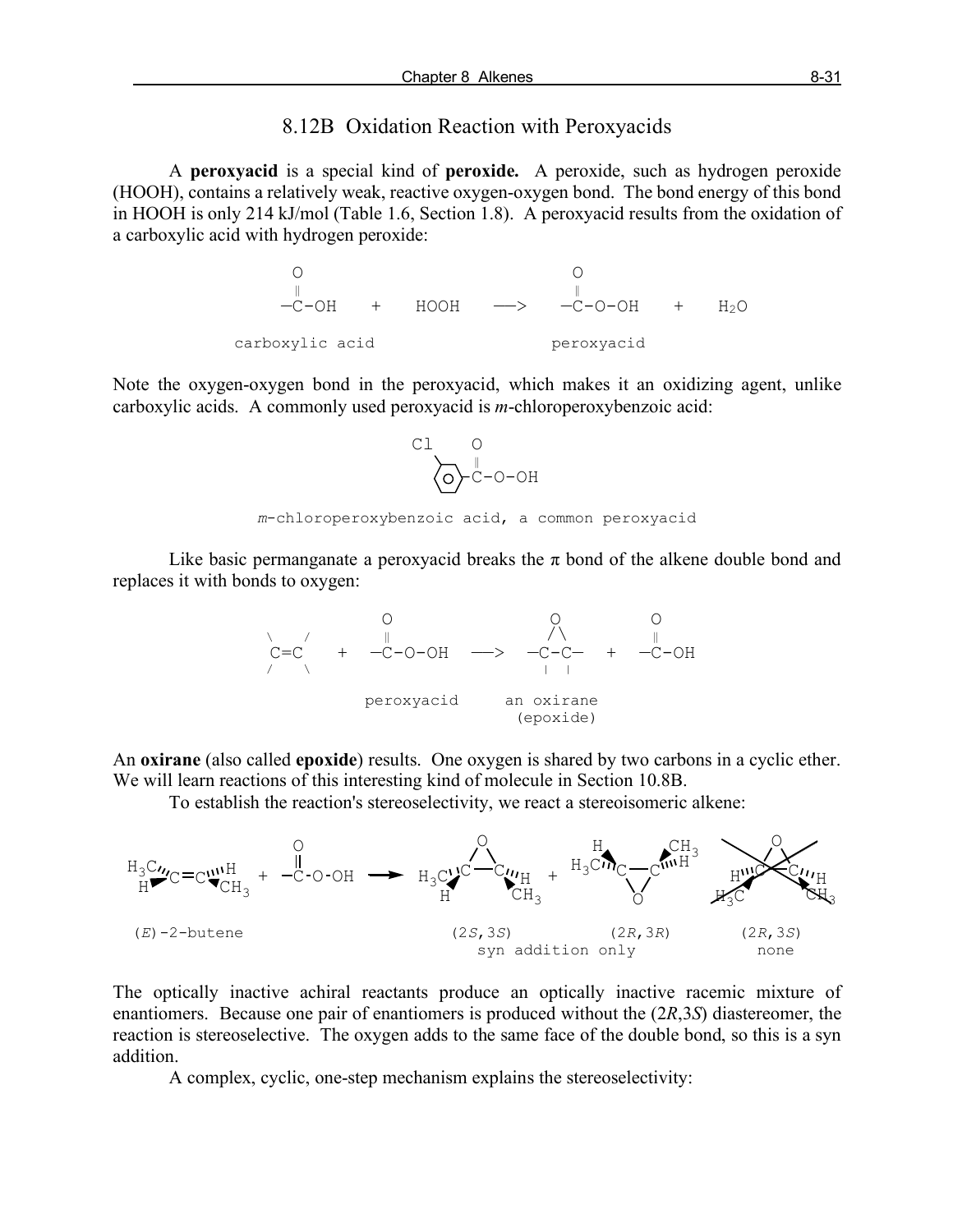

As usual, the alkene is the nucleophile, whereas the peroxyacid is the electrophile, typical of oxidizing agents.

A second way of synthesizing oxiranes from alkenes uses a halohydrin (Section 8.10C):



Hydroxide ion transforms the halohydrin into a nucleophilic alkoxide ion, which pursues the nearby electrophilic alkyl halide in an intramolecular  $S_N2$ -like reaction. (This is not strictly an  $S_N2$ reaction because it is monomolecular, not bimolecular.) Although less direct than peroxyacid oxidation, this synthesis nicely illustrates how an  $S_N2$ -like reaction with a nucleophile and electrophile on the same molecule creates a ring.

```
Puzzle 8.30 —
Complete the following equations:
(a) (Z)-2-butene + RCO<sub>3</sub>H --> A
(b) \mathbf{B} + \text{RCO}_3\text{H} \longrightarrow \text{O}\left(\right) HO-
(c) cyclohexene + Cl_2 + H_2O \longrightarrow C \longrightarrow D
\overline{\phantom{a}} , and the contract of the contract of \overline{\phantom{a}}
```
#### 8.12C Oxidation Reaction with Ozone

The oxidation of an alkene can be taken a step further with ozone,  $O_3$ , a very strong oxidizing agent. While breaking only the  $\pi$  bond of the double bond, basic permanganate (Section 8.12A) or a peroxyacid (Section 8.12B) adds one oxygen bond to each doubly bonded carbon. While breaking *both* bonds of the double bond, ozone adds *two* oxygen bonds to each doubly bonded carbon:

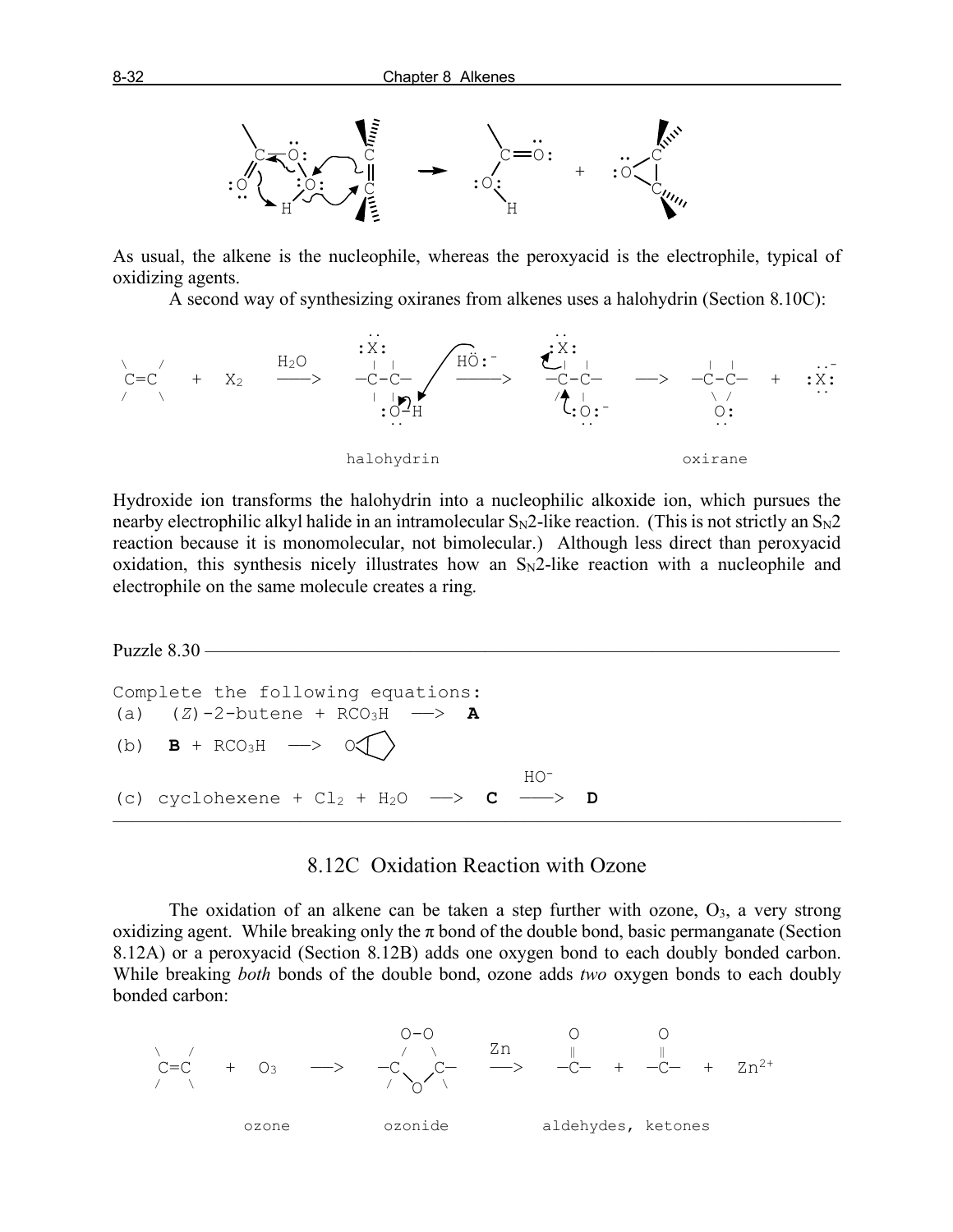In this **ozonolysis** the alkene is broken into two smaller, carbonyl molecules. In the first reaction, which forms a cyclic **ozonide,** the alkene nucleophile pushes electrons toward the electrophilic middle oxygen of ozone, positively charged in both major resonance forms:



This part of the mechanism resembles the formation of the cyclic intermediate of permanganate oxidation (Section 8.12A). The mechanisms of the cyclic intermediate's rearrangement to the ozonide and of the subsequent ring opening to the aldehydes or ketones are uncertain and will not be considered.

Whether aldehydes or ketones form from the ozonide depends on the arrangement of alkyl groups on the alkene. A doubly bonded carbon with two alkyl substituents yields a ketone. Yet, if the doubly bonded carbon bears a hydrogen, an aldehyde forms:



The products can be visualized by mentally replacing the alkene double bond with two double bonds to oxygens. By breaking both bonds of the alkene double bond, ozone achieves an unusual feat: cleavage of a carbon-carbon σ bond. In contrast, carbon-carbon π bonds are relatively vulnerable to cleavage as we have seen throughout this chapter. Even ozone, however, cannot cleave an ordinary carbon-carbon single bond. It is the nucleophilicity of an alkene double bond that permits reaction.

This kind of a reaction where a large molecule is broken into smaller molecules is called a **degradation** reaction. Such reactions are most useful in the identification of large alkenes. The smaller degraded products are easier to identify and so can allow mental reconstruction of the original alkene. For example, if ozonolysis of an alkene forms butanal and propanone, the original alkene must be 2-methyl-2-hexene:

 $O$  O CH<sub>3</sub> ‖ ‖ Zn O3 |  $CH_3CH_2CH_2CH$  +  $CH_3CCH_3$  <— <—  $CH_3CH_2CH_2CH=CCH_3$ butanal propanone 2-methyl-2-hexene

#### Puzzle  $8.31$  —

Complete the following equations with organic structures: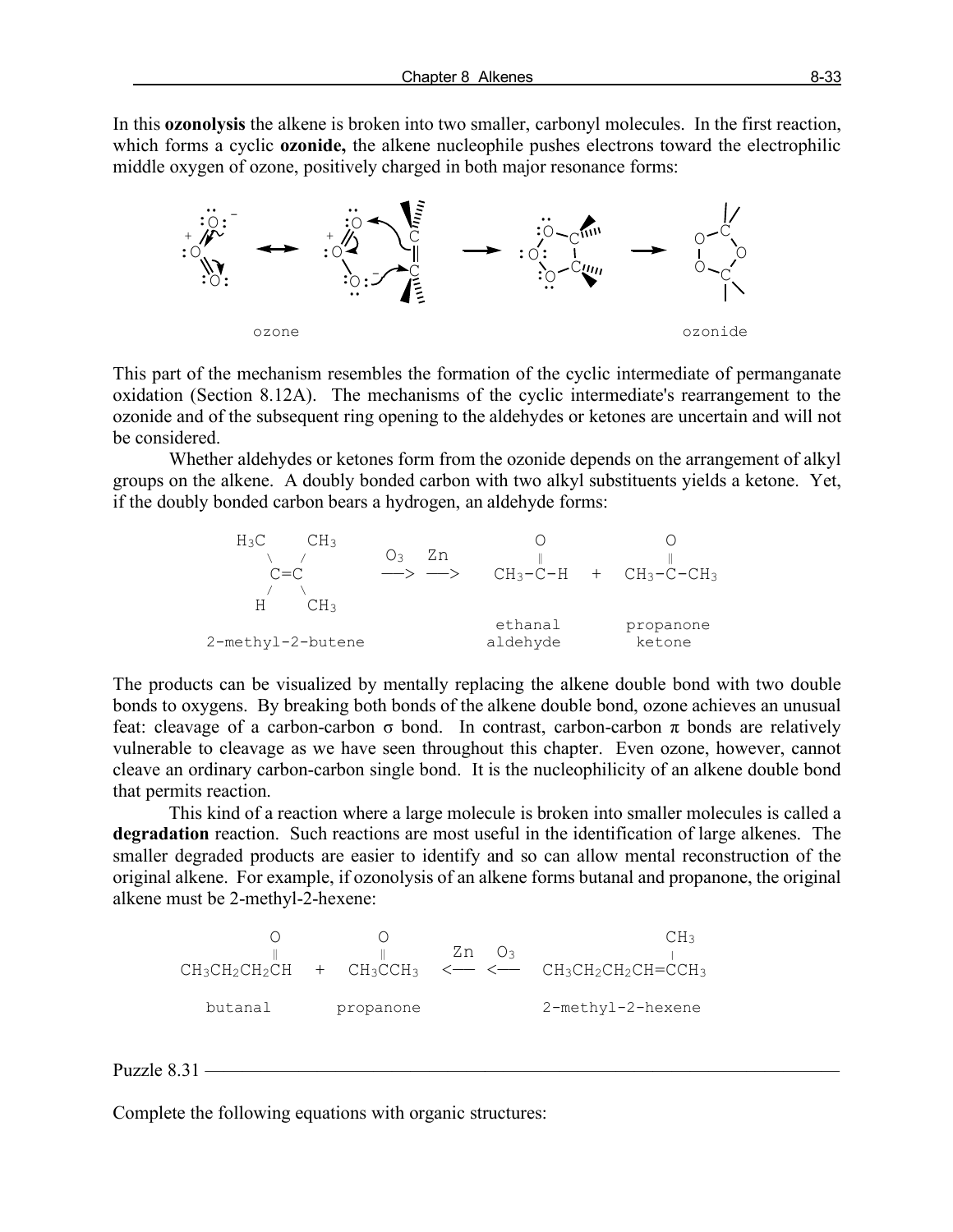

To mark a trail for other termites, some termites emit neocembrene:



 Which organic chemicals result from degradation of neocembrene with ozone and zinc?

### Chapter Summary

———————————————————————————————————————

1. Alkenes are named by the IUPAC system, but common names, such as methylene, vinyl, and allyl, are often used for certain alkenyl groups.

2. An alkene's double bond connects two  $sp^2$  carbons with one  $\sigma$  and one  $\pi$  bond.

3. The alkene double bond is both shorter and stronger than a carbon-carbon single bond. Within the double bond the  $\pi$  bond is weaker than the  $\sigma$  bond.

4. Because the π bond resists rotation around the double bond, some alkenes have *E* and *Z* diastereomers.

5. Simple alkenes are practically nonpolar, with boiling points similar to alkanes of similar size. Simple alkenes do not dissolve in water.

6. As a weak base and soft nucleophile, an alkene uses its nucleophilic  $\pi$  bond to react with strong or soft electrophiles in an addition reaction.

7. Hydrogenation reactions of alkenes, that is, the addition of molecular hydrogen, require a catalyst for useful reaction rates.

8. Heats of hydrogenation indicate that *E* stereoisomers of alkenes are a little more stable than their *Z* counterparts, which have steric repulsion. Heats of hydrogenation also indicate that alkene isomers with more alkyl substituents on the double bond are more stable than isomers with fewer alkyl substituents.

9. Alkenes add hydrogen halides to form alkyl halides regioselectively, according to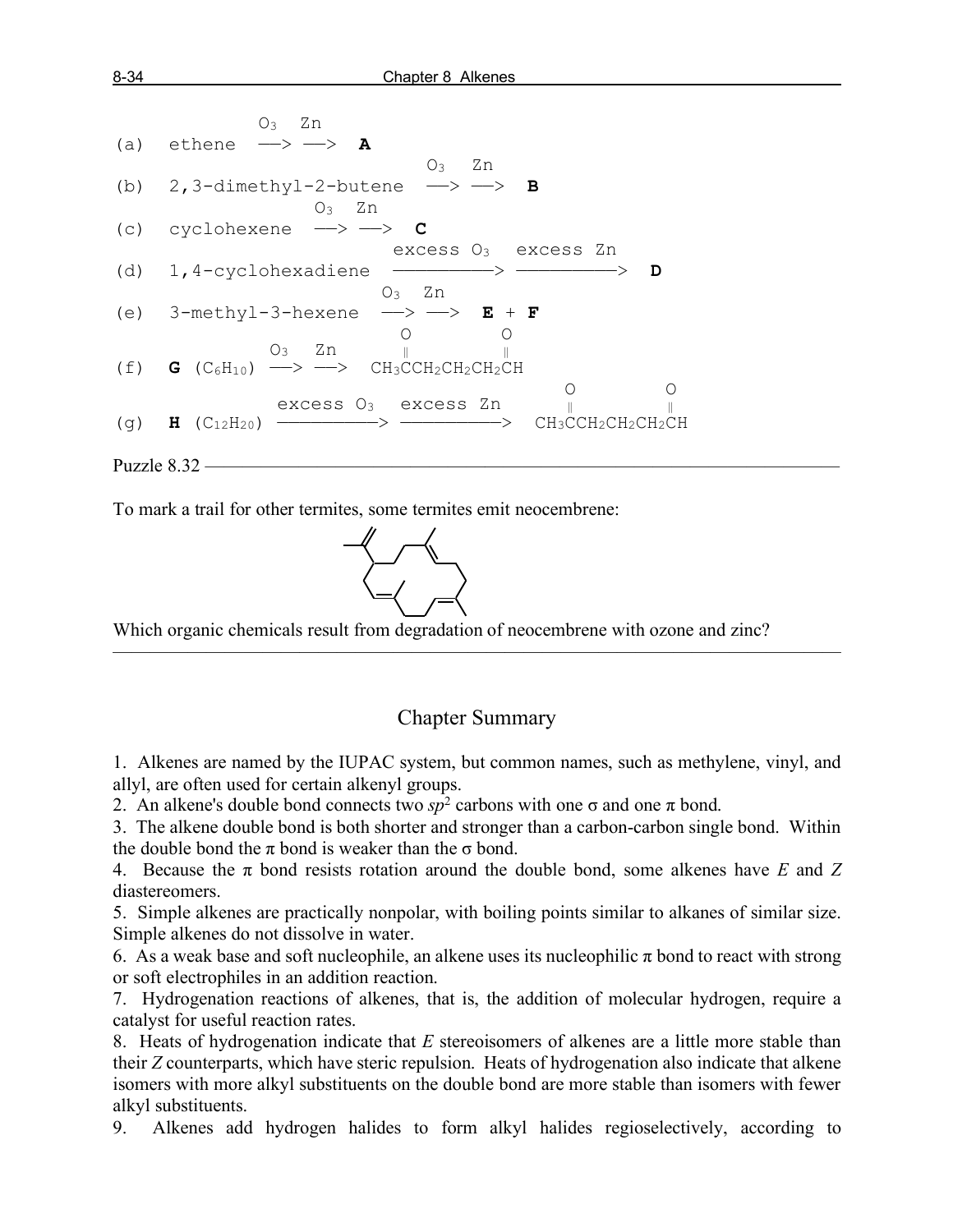Markovnikov's rule: an acid adds to an alkene so that the hydrogen adds to the doubly bonded carbon with more hydrogens.

10. A hydrogen halide adds by a two-step mechanism, where the first, rate-limiting step yields a carbocation, which then adds the halide ion.

11. Aqueous sulfuric acid or mercuric ethanoate followed by sodium borohydride hydrates (i.e., adds water to) an alkene to form an alcohol.

12. Aqueous acid hydration follows Markovnikov's rule in a mechanism very like that of hydrogen halide addition.

13. With their carbocation intermediates, both hydrogen halide additions and aqueous acid hydrations are not stereoselective and allow carbocation rearrangements.

14. Mercuric ethanoate and sodium borohydride hydrate an alkene in the Markovnikov direction without carbocation rearrangement.

15. The weak but soft electrophiles, chlorine and bromine, add to alkenes to yield 1,2-dihalides in a stereoselective, anti fashion.

16. A halogen addition to an alkene yields a bridged halonium cation intermediate, which then reacts with a halide ion.

17. Halogen additions performed in water lead to halohydrins, as well as dihalides. Halohydrins result from nucleophilic water encountering the halonium ion.

18. The addition of borane with subsequent hydrogen peroxide oxidation hydrates an alkene to an alcohol.

19. In contrast to aqueous acid and mercuric ethanoate hydrations, a borane hydration yields the alcohol isomer in the anti-Markovnikov direction and by stereoselective syn addition.

20. The oxidation of a carbon in an organic compound adds a bond to an electronegative atom or removes a bond to hydrogen. A reduction adds a bond to hydrogen or removes a bond to an electronegative atom.

21. Cold, basic potassium permanganate or osmium tetroxide followed by sodium hydrogen sulfite oxidizes an alkene to a 1,2-diol in a stereoselective syn addition.

22. A peroxyacid oxidizes an alkene to an oxirane in a stereoselective syn addition. Oxiranes may also be synthesized from halohydrins with hydroxide ion.

23. Ozone, followed by zinc, oxidizes an alkene to aldehydes or ketones by breaking both bonds of the double bond. This oxidation is a degradation reaction that aids the identification of large alkenes.

 $\overline{\phantom{a}}$  , and the contract of the contract of  $\overline{\phantom{a}}$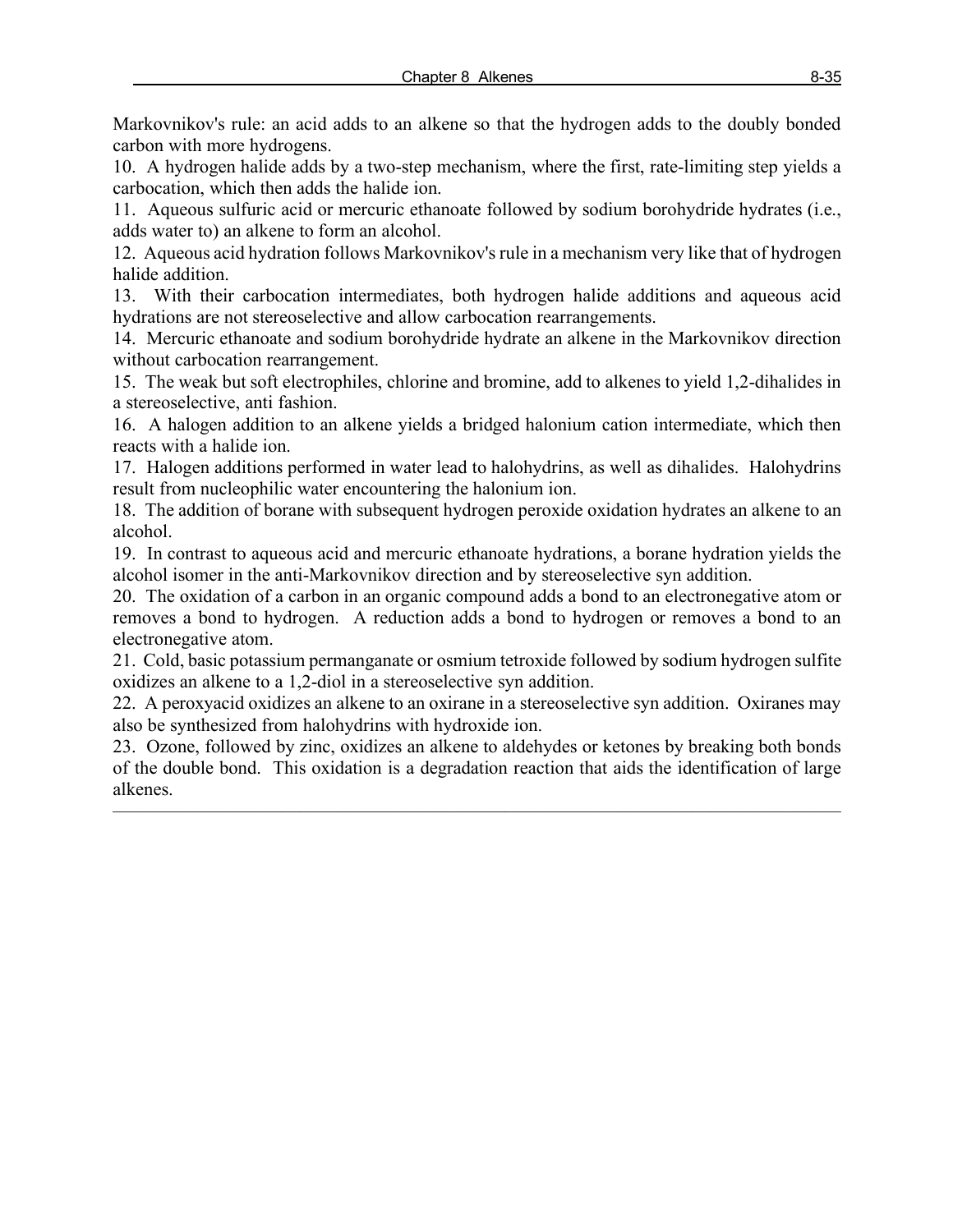# Reaction Summary

| Reactants | Product | Section |
|-----------|---------|---------|
|           |         |         |

# Syntheses of alkenes

| H X<br>$-C-C-$  | strong base                                  | $-c=c-$                                     | 8.5   |
|-----------------|----------------------------------------------|---------------------------------------------|-------|
| $-C\equiv C-$   | $H_2$ , Pd, quinoline<br>->                  | $H \setminus \qquad /H$<br>$C = C$          | 9.5E  |
| $-C\equiv C-$   | $Na$ , $NH3$<br>$\rightarrow$                | $H \setminus$<br>$C = C$<br>$\vee$ $\vee$ H | 9.5E  |
| H OH<br>$-C-C-$ | $H_2SO_4$ , $\Delta$<br>$\longrightarrow$    | $-C=C-$                                     | 10.5D |
| $\circ$         | $+$   $-$<br>$Ph_3P-C-$<br>$\longrightarrow$ | $-C=C$                                      | 19.6  |

# Reactions of alkenes

————————————————————————————————————————————————————————————————

| $R_{\mathbf{R}}^{\mathbf{R}\mu\nu}$ C=C $\mathbf{C}_{\mathbf{R}}^{\mathbf{M}}$ <sub>R</sub> '', $\xrightarrow{\mathbf{H}_{2}} \mathbf{P}_{2}^{\mathbf{L}}$ |                                                                                           | $H \qquad H$<br>$\sum_{\substack{\mathbf{R}^{\mathbf{V}}\\ \mathbf{R}^{\mathbf{H}}}}\sum_{\substack{\mathbf{R}^{\mathbf{H}}\\ \mathbf{R}^{\mathbf{H}}}}\mathbf{C}_{\mathbf{R}^{\mathbf{H}}},$ | 8.7A |
|------------------------------------------------------------------------------------------------------------------------------------------------------------|-------------------------------------------------------------------------------------------|-----------------------------------------------------------------------------------------------------------------------------------------------------------------------------------------------|------|
| $H_{R}^{\prime\prime\prime}$ c=c $\leftarrow R_{R}^{\prime\prime}$ $H_{R}^{\prime\prime}$ $\longrightarrow$                                                |                                                                                           | $\begin{array}{c} \text{H} \quad \text{X} \\ \mid \quad \mid \\ \text{H}\text{C}\text{--}\text{C}\text{--}\text{R}\text{''} \end{array}$<br>$R$ $R'$                                          | 8.8A |
| $H_{R}^{\prime\prime\prime}$ c=c $\mathbb{R}^{mR}$                                                                                                         | $\overline{q}$ H <sub>2</sub> SO <sub>4</sub>                                             | $\begin{array}{c} \text{H} \quad \text{OH} \\ \mid \quad \mid \\ \text{H}\text{C}\text{---}\text{C}\text{---}\text{R} \text{''} \end{array}$<br>$R$ $R'$                                      | 8.8B |
| $H_{R}^{\prime\prime\prime}$ c=c $\mathbb{C}$ $\mathbb{R}$ <sup>"</sup>                                                                                    | 1. aq Hg(O <sub>2</sub> CMe) <sub>2</sub> $\uparrow$ H OH<br>2. NaBH <sub>4</sub> HC-C-R" |                                                                                                                                                                                               | 8.9  |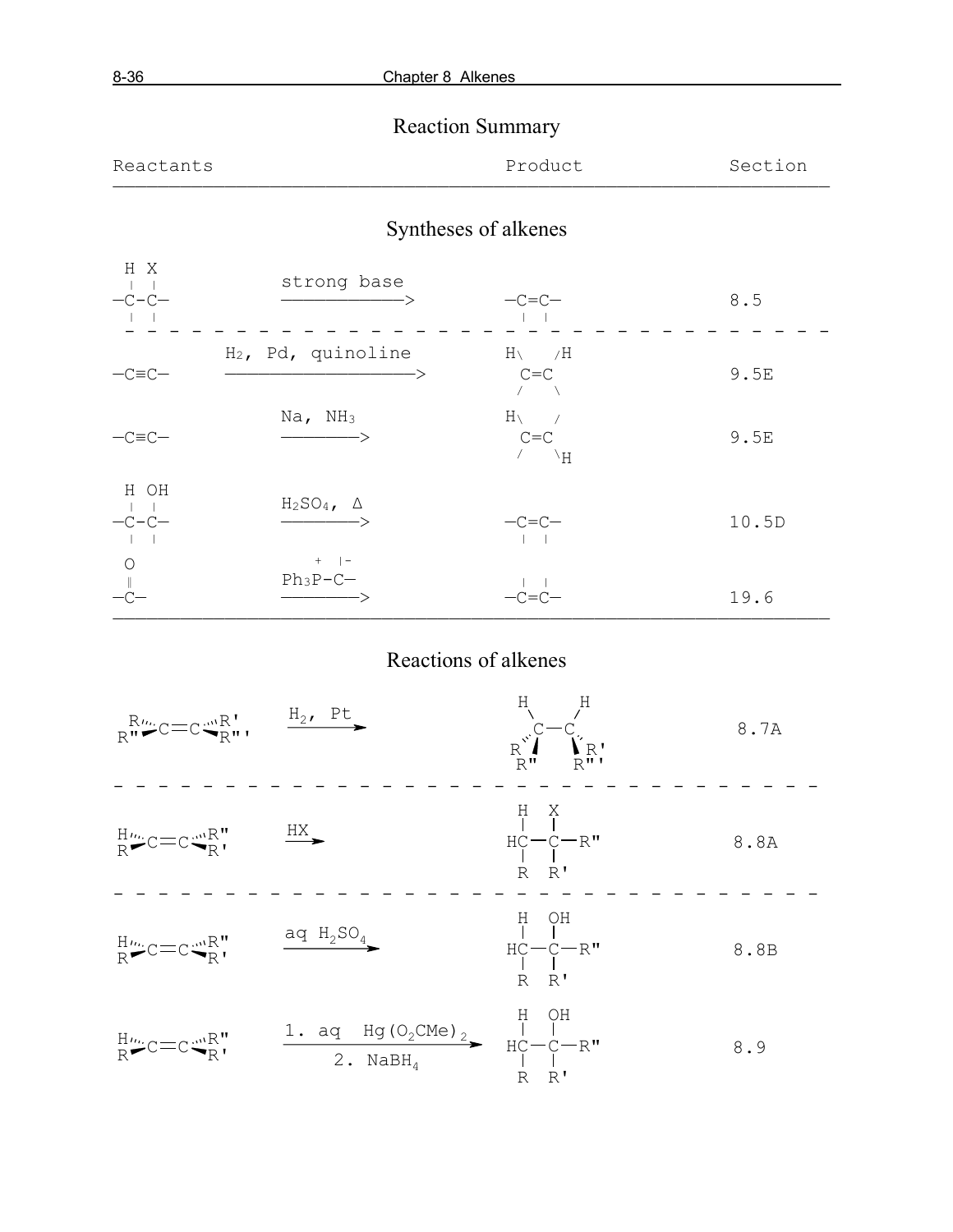|                                                                                                               | Chapter 8 Alkenes                                                                          |                                                                                                                                                                                                                                                                                                                                                  | $8 - 37$ |
|---------------------------------------------------------------------------------------------------------------|--------------------------------------------------------------------------------------------|--------------------------------------------------------------------------------------------------------------------------------------------------------------------------------------------------------------------------------------------------------------------------------------------------------------------------------------------------|----------|
| Reactants                                                                                                     |                                                                                            | Product                                                                                                                                                                                                                                                                                                                                          | Section  |
|                                                                                                               |                                                                                            | Reactions of alkenes (continued)                                                                                                                                                                                                                                                                                                                 |          |
|                                                                                                               |                                                                                            | $R^{\text{H}_{\text{tot}}}C=C^{\text{m}_{R}R}$ , $\frac{1. BH_{3}}{1. R}$ $\frac{2. HOOH, HO^{-}C^{\text{m}_{R}C}-C^{\text{m}_{R}C}}{H_{R}^{S}$                                                                                                                                                                                                  | 8.11A    |
|                                                                                                               |                                                                                            | $\frac{H_{U}}{R}C=C_{W}^{U}R^{U}$ $\frac{X_{2}}{X = CL \text{ or } Br}$ $\frac{X_{1}}{H_{1}^{W}C}-C_{V}^{W}R^{U}$                                                                                                                                                                                                                                | 8.10A    |
| $R^{\mu\nu}_{R}C=C^{\mu\nu}_{R}R^{\nu}_{R}$ $\qquad \qquad \frac{X_{2}}{H_{2}O}$                              |                                                                                            | $X \n\begin{matrix} R' \\ R' \end{matrix}$ $C - C \n\begin{matrix} R' \\ R'' \end{matrix}$                                                                                                                                                                                                                                                       | 8.10C    |
| $R^{\mu \ldots}_{R}C=C^{\mu \ldots}_{R}R^{\prime \prime}_{R}$ $\xrightarrow{\text{KMD}_{4}}$                  |                                                                                            | $\begin{picture}(120,140)(-20,140) \put(0,0){\line(1,0){15}} \put(15,0){\line(1,0){15}} \put(15,0){\line(1,0){15}} \put(15,0){\line(1,0){15}} \put(15,0){\line(1,0){15}} \put(15,0){\line(1,0){15}} \put(15,0){\line(1,0){15}} \put(15,0){\line(1,0){15}} \put(15,0){\line(1,0){15}} \put(15,0){\line(1,0){15}} \put(15,0){\line(1,0){15}} \put$ | 8.12A    |
|                                                                                                               | $R^{\mu\nu}_{R}C=C^{\mu\nu}_{R}R^{\nu}$ $\frac{1.0sO_4}{2.NAHSO_3}$                        | $H^{\circ}$ C $-C^{\circ}$<br>$H^{\circ}$ $\bigcup_{n=1}^{\infty}$ $H^{\circ}$ $\bigcup_{n=1}^{\infty}$ $H^{\circ}$                                                                                                                                                                                                                              | 8.12A    |
| $H_{\text{R}}^{\text{H}}C=C_{\text{R}}^{\text{m}}R_{\text{R}}^{\text{H}}$ $\xrightarrow{\text{C} \text{OOH}}$ |                                                                                            | $\begin{array}{cc}\nC \\ C\n\end{array}$ $\begin{array}{cc}\nC \\ T \\ R\n\end{array}$ $\begin{array}{cc}\nT \\ T \\ R\n\end{array}$                                                                                                                                                                                                             | 8.12B    |
| $R^{\mu\nu}_{R}C=C^{\mu\nu}_{R}R^{\nu}_{R}$ $\frac{1. Q_3}{2. Zn}$                                            |                                                                                            | $E_{\rm R}^{\rm H}$ C=0, 0=c $E_{\rm R}^{\rm m}$                                                                                                                                                                                                                                                                                                 | 8.12C    |
|                                                                                                               | ${}^{\text{H}_{\text{m}}}_{\text{R}}$ $C = C \frac{mR}{R}$ , $\frac{HBr}{\text{peroxide}}$ | Br H<br>   <br>HC – C – R "<br>   <br>R R '                                                                                                                                                                                                                                                                                                      | 23.3C    |

## Additional Puzzles

8.33 Correct the mistake in each name and draw structures with the corrected names:

(a) butene (b) 1-bromo-4-hexene (c) 1-ethyl-2-cyclopentene (d) 1-hydroxy-2-propene

(e) 5-cycloheptenol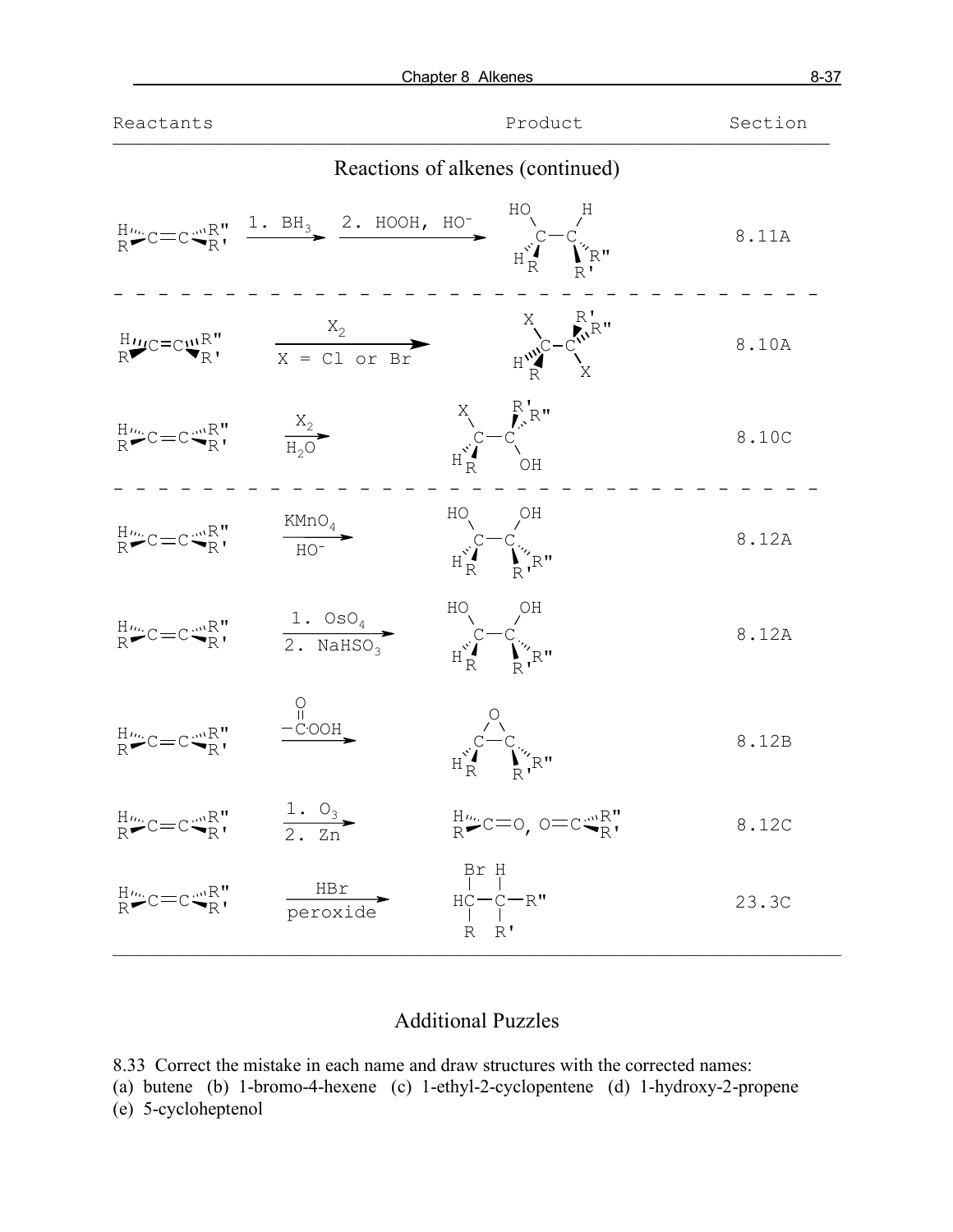8.34 (a) Rank propene and 2-propen-1-ol by boiling point. Explain.

(b) Rank propene and 2-propen-1-ol by solubility in water. Explain.

8.35 Show the reagents needed to make the following alkenes from alkyl halides in good yield: (a) 1-butene (b) 2-butene (c) 1-methylcyclopentene (d) 3-methylcyclopentene

8.36 Why should a heterogeneous catalyst for an alkene hydrogenation be finely divided?

8.37 (a) Draw all compounds that yield 2-methylbutane upon reaction with one equivalent of molecular hydrogen in the presence of platinum.

(b) Which of these compounds would yield the most energy during reaction?

(c) Which of the compounds would yield the least energy during reaction?

8.38 (a) Find an alkene that reacts with hydrogen iodide to give two constitutional isomer products without a carbocation rearrangement.

(b) Does this example violate Markovnikov's rule?

8.39 Draw the mechanisms for the reactions of aqueous (as opposed to the usual anhydrous) hydrogen chloride with 2-methyl-2-butene. Two organic products form.

8.40 (a) Which isomer product results from the addition reaction of 1,1,1-trifluoro-2-butene with aqueous sulfuric acid? Explain with the structures of the two possible intermediates. (b) Does this reaction violate Markovnikov's rule?

8.41 (a) Draw the stereoisomers produced from the addition reaction of (*S*)-1,5 dimethylcyclohexene in aqueous sulfuric acid.

(b) What is the relationship of the stereoisomers?

8.42 Draw the mechanisms for the reactions of hydrogen bromide with 3,3-dimethyl-1-butene, yielding two constitutional isomers.

8.43 Bromine reacts with 4-penten-1-ol to form a cyclic compound with molecular formula, C5H9BrO. Draw a mechanism for this reaction.

8.44 (a) Draw the stereoisomer products of the reaction of 1-methylcyclopentene with chlorine. (b) What is the relationship of these stereoisomers?

8.45 (a) Find a *single* alkene that can be converted to either 1-methylcyclohexanol or cyclohexylmethanol.

(b) Show the reagents for each conversion.

8.46 (a) Which alkene could yield a mixture of 3-methyl-3-pentanol and 3-methyl-2-pentanol as main products of one hydration reaction?

(b) Draw the mechanism leading to the first product.

8.47 Show the reactants and organic products for all reactions in the synthesis: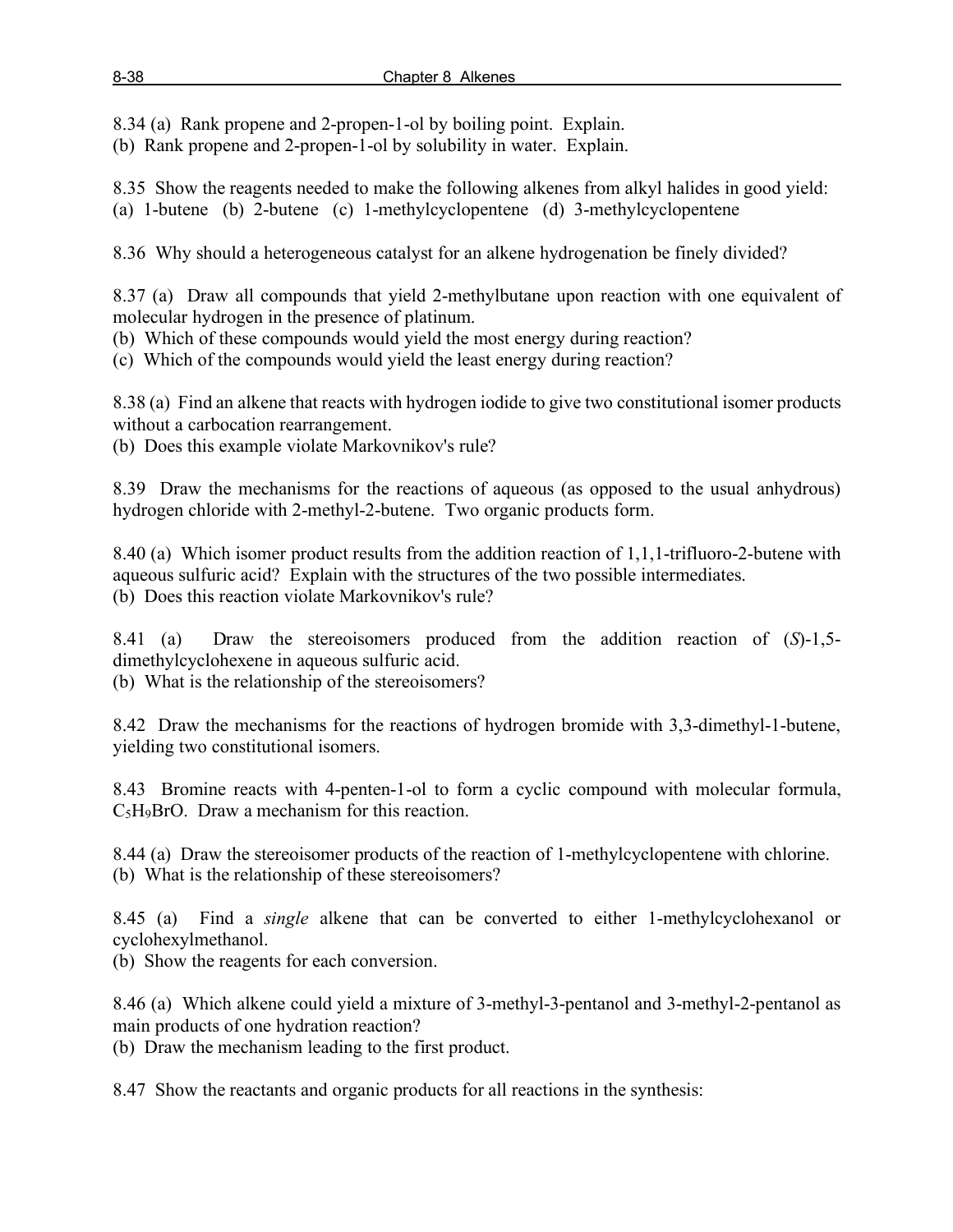$$
\bigodot \texttt{cl} \quad \longrightarrow \quad \underset{\text{H}\text{C}\text{CH}_2\text{CH}_2\text{CH}_2\text{CH}_2}{\overset{0}{\underset{\text{C}}{\text{C}}}\quad \underset{\text{C}}{\overset{0}{\text{C}}}
$$

8.48 Show the reagents needed to convert 2-methyl-2-butene to each of the following products:

(a)  $(CH_3)_{2}C-CHCH_3$  (b)  $(CH_3)_{2}CHCHCH_3$  (c)  $(CH_3)_{2}C-CHCH_3$ <br>  $Cl_3H_3$   $CH_3$   $Cl_3$   $CHCH_3$  (c)  $(CH_3)_{2}C-CHCH_3$ <br>  $CH_3$   $CH_3$   $CHCH_3$  (c)  $(CH_3)_{2}C-CHCH_3$ C1 OH OH OH (d)  $(CH_3)_2C=O + O=CHCH_3$  (e)  $(CH_3)_2C-CHCH_3$  (f)  $CH_2=CCH_2CH_3$ <br>  $O$   $CH_3$  $O$  CH<sub>3</sub>

8.49 Draw the organic products from the reaction of propene with the following reagents. If there is no product, say so.

(a) aqueous  $H_2SO_4$  (b)  $Br_2$ ,  $H_2O$  (c)  $CH_3CO_3H$  (d)  $HO^-$ 

(e) Hg(O<sub>2</sub>CCH<sub>3</sub>)<sub>2</sub>, H<sub>2</sub>O; then NaBH<sub>4</sub> (f) cold basic KMnO<sub>4</sub> (g) H<sub>2</sub> (h) Br<sub>2</sub> (i) Br<sup>-</sup>

(j) BH<sub>3</sub>; then HOOH, HO<sup>-</sup> (k) HCl (l) O<sub>3</sub>; then Zn (m) H<sub>2</sub>, Ni (n) H<sub>2</sub>O

8.50 Under what circumstances should it be possible to oxidize propane to propene? Hint: consider the reverse reaction.

8.51 Evaluate the feasibility of this reaction:  $\frac{1}{2}$ .  $\frac{1}{2}$  raidate the reasonity of this reach

 $CH_3-CH_3$  +  $HCl$  -  $>$   $CH_3-CH_4$  +  $Cl^-$  -  $>$   $CH_3-Cl$  +  $CH_4$ 

8.52 Bromine reacts with ethene in methanol to yield both a dibromide and a brominated ether. Draw the mechanism leading to the brominated ether.

8.53 Draw the stereoisomers from the reaction of (*Z*)-3-hexene with the following reagents. Identify any achiral products, enantiomeric pairs, and diastereomeric pairs. (a)  $Br_2$  (b) KMnO<sub>4</sub>, HO<sup>–</sup> (c)  $CH_3CO_3H$ 

8.54 Draw the stereoisomers from the reaction of (*E*)-3-hexene with the following reagents. Among the stereoisomer products find any achiral products, enantiomeric pairs, and diastereomeric pairs.

(a)  $Br_2$  (b) KMnO<sub>4</sub>, HO<sup>–</sup> (c) CH<sub>3</sub>CO<sub>3</sub>H

8.55 When a  $C_6H_8$  compound was treated with ozone followed by zinc, propanedial (O=CHCH2CH=O) was the only organic product. Determine the original compound.

8.56 When a  $C_9H_{14}$  compound was treated with ozone followed by zinc, 1,5-cyclononadione was the only organic product. Determine the original compound.

8.57 The complete combustion of cyclohexane in air produces 3919 kJ/mol (Section 2.7B). The complete combustion of 1-hexene in air produces 4002 kJ/mol.

(a) Write the balanced chemical equation for each combustion.

(b) Which has more enthalpy, cyclohexane or 1-hexene? Explain the difference in terms of bonding.

8.58 The complete combustion of cyclopropane in air produces 2091 kJ/mol (Section 2.7B). The complete combustion of propene in air produces 2058 kJ/mol.